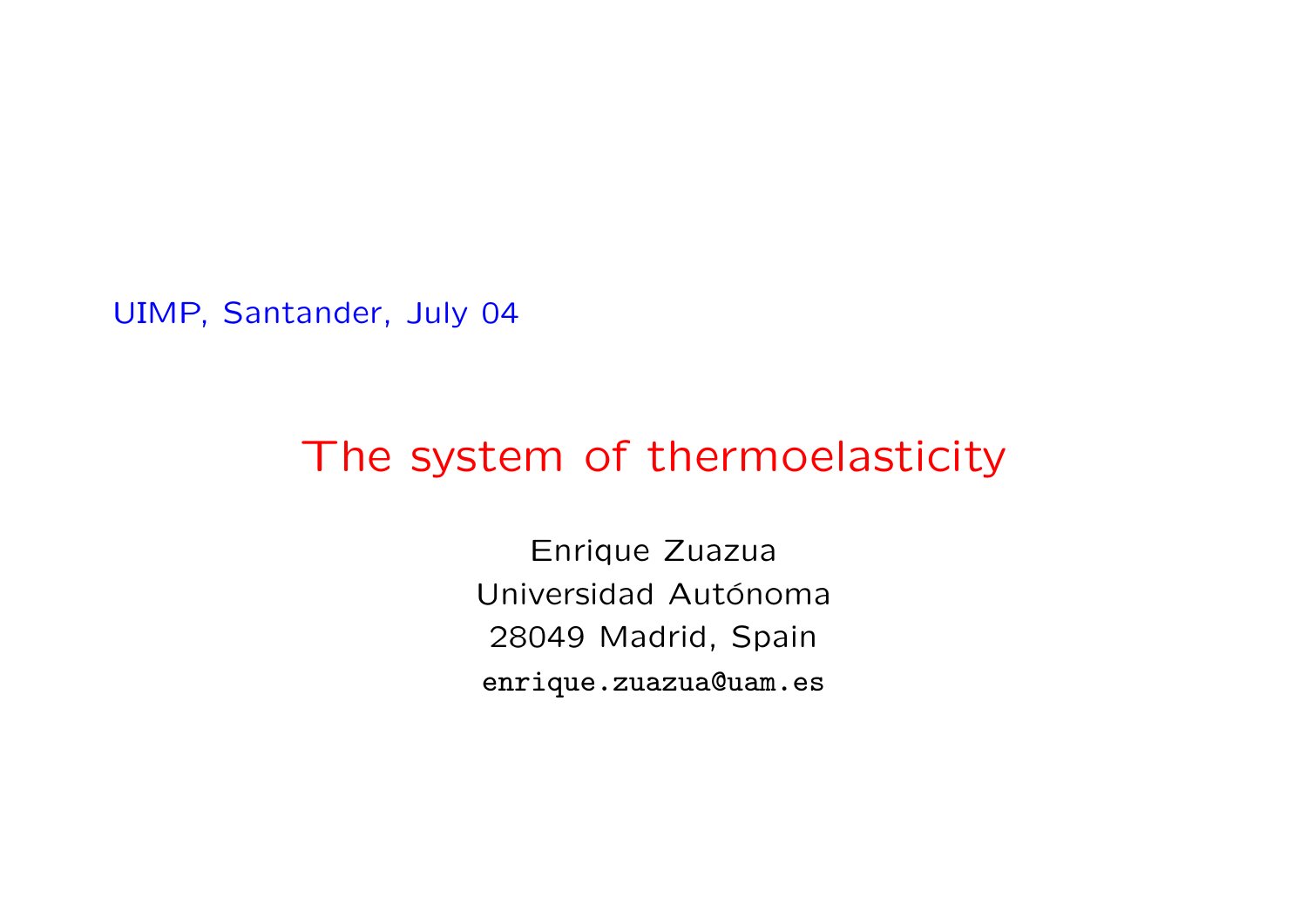E. Z., JMPA, 1995; G. LEBEAU & E. Z., ARMA, 1999; X. ZHANG, &E. Z., CCM, 2003; N. BURQ & G. LEBEAU, AENSP, 2002.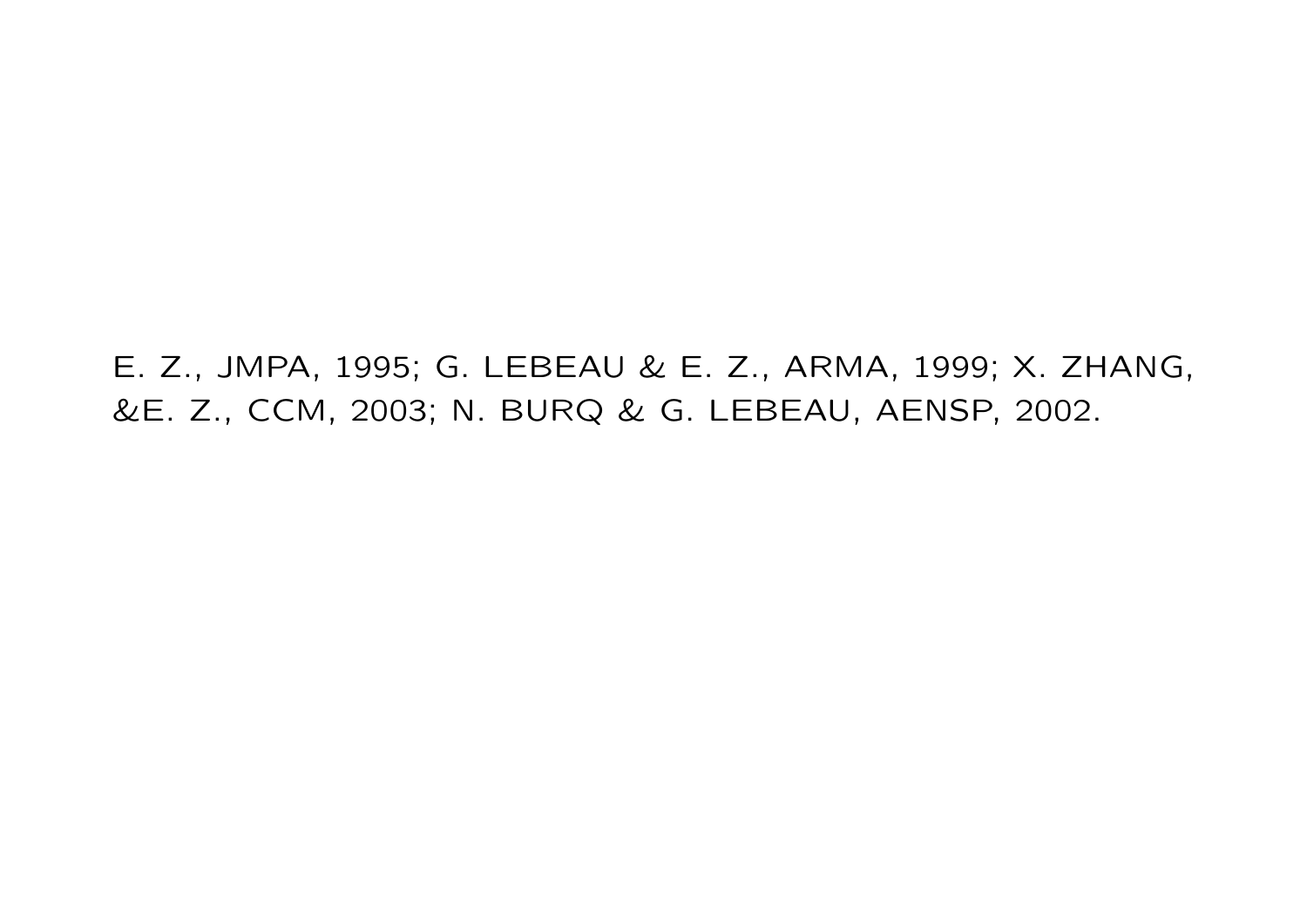The system of thermoelasticity is an improved version of the Lamé's system for elastic bodies, in which one also takes into account thermal effects. This system couples a hyperbolic equation and a parabolic one in the same domain:

Given a bounded domain  $\Omega \subset \mathbb{R}^n$  ∂ $\Omega$ , the system of thermoelasticity reads as follows:

$$
u_{tt} - \mu \Delta u - (\lambda + \mu) \nabla \operatorname{div} u + \alpha \nabla \theta = 0 \quad \text{in} \quad \Omega \times (0, \infty)
$$
  
\n
$$
\theta_t - \Delta \theta + \beta \operatorname{div} u_t = 0 \quad \text{in} \quad \Omega \times (0, \infty)
$$
  
\n
$$
u = 0, \theta = 0 \quad \text{on} \quad \partial \Omega \times (0, \infty)
$$
  
\n
$$
u(x, 0) = u^0(x), u_t(x, 0) = u^1(x), \theta(x, 0) = \theta^0(x) \quad \text{in} \quad \Omega.
$$
  
\n(1)

u is the displacement vector and  $\theta$  denotes the temperature.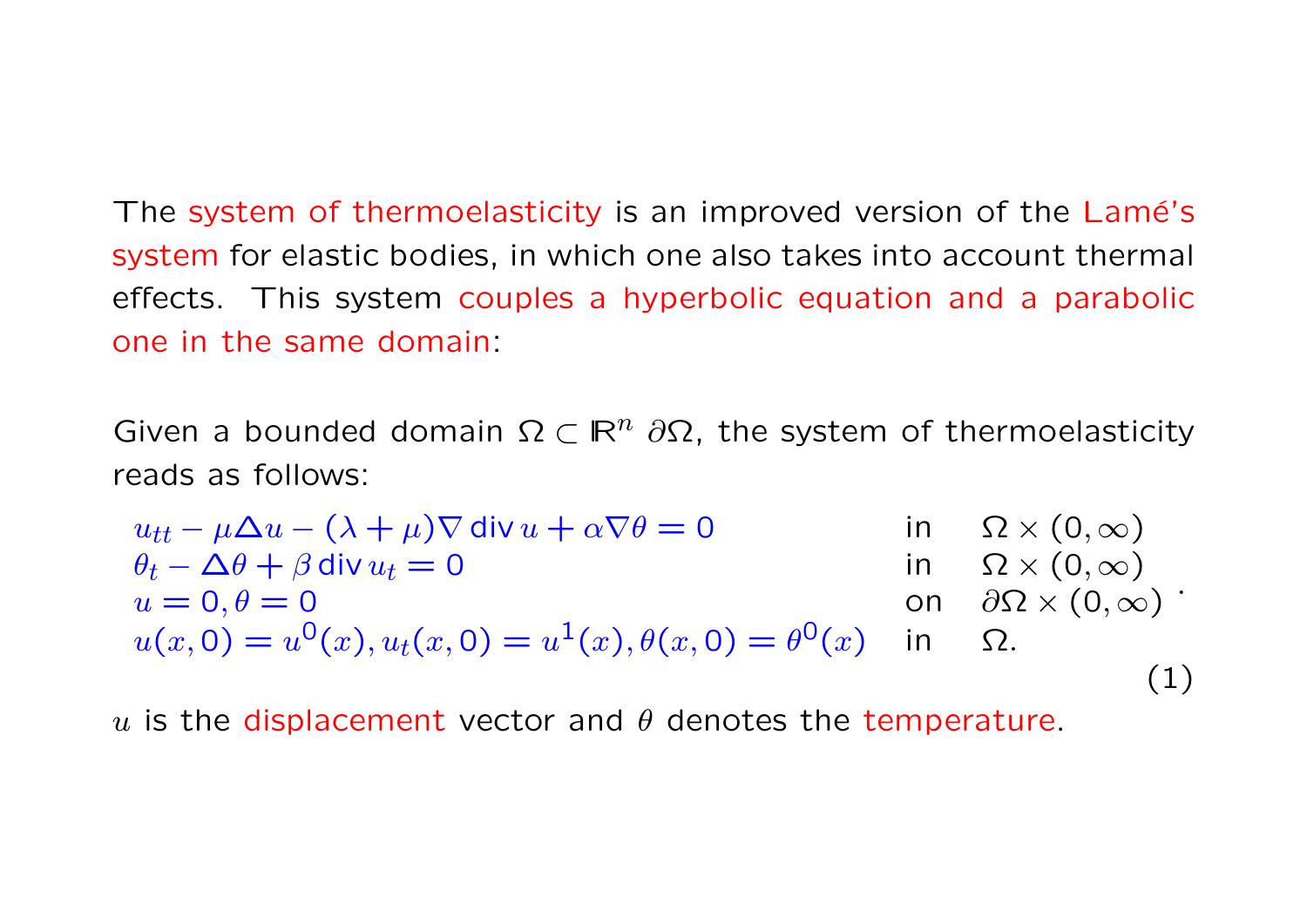The equations indicate that:

 $*$  The gradient of the temperature acts as a force on the Lamé system governing the elastic component;

\* Pressure waves act as a heat source on the heat equation.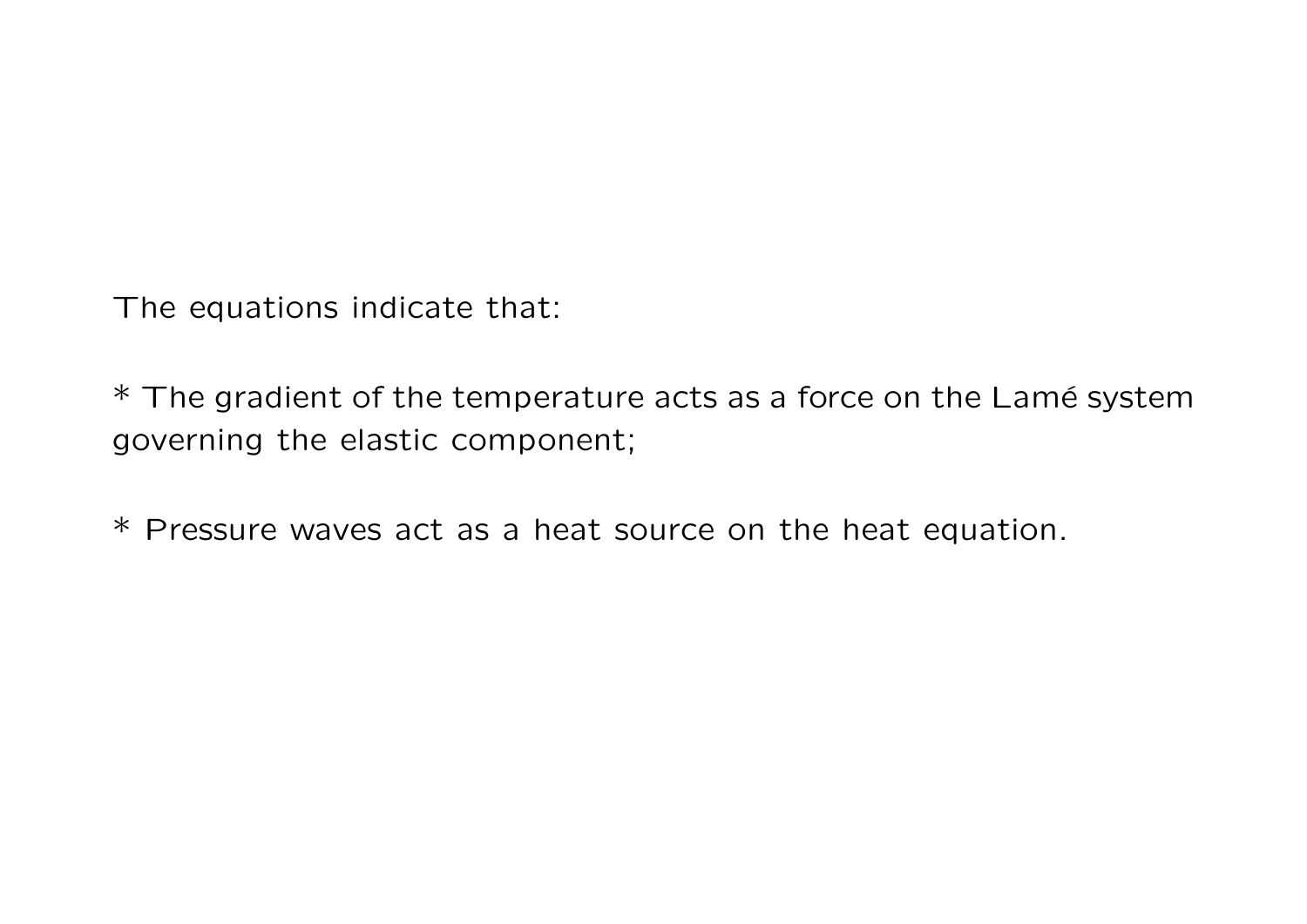The finite energy state space for (1) reads  
\n
$$
H = (H_0^1(\Omega))^n \times (L^2(\Omega))^n.
$$

The energy, which is the addition of the elastic and the thermal energies,

$$
E(t) = \frac{1}{2} \int_{\Omega} \left[ \mu \mid \nabla u \mid^{2} + (\lambda + \mu) \mid \text{div } u \mid^{2} + \mid u_{t} \mid^{2} + \frac{\alpha}{\beta} \mid \theta \mid^{2} \right] dx \tag{2}
$$

decreases along trajectories. More precisely,

$$
\frac{dE(t)}{dt} = -\frac{\alpha}{\beta} \int_{\Omega} |\nabla \theta(x, t)|^2 dx \le 0.
$$
 (3)

C. Dafermos (1968) studied the problem of whether the energy of every solutions converges to zero as  $t \to \infty$ , i.e.

$$
E(t) \to 0, \text{ as } t \to \infty. \tag{4}
$$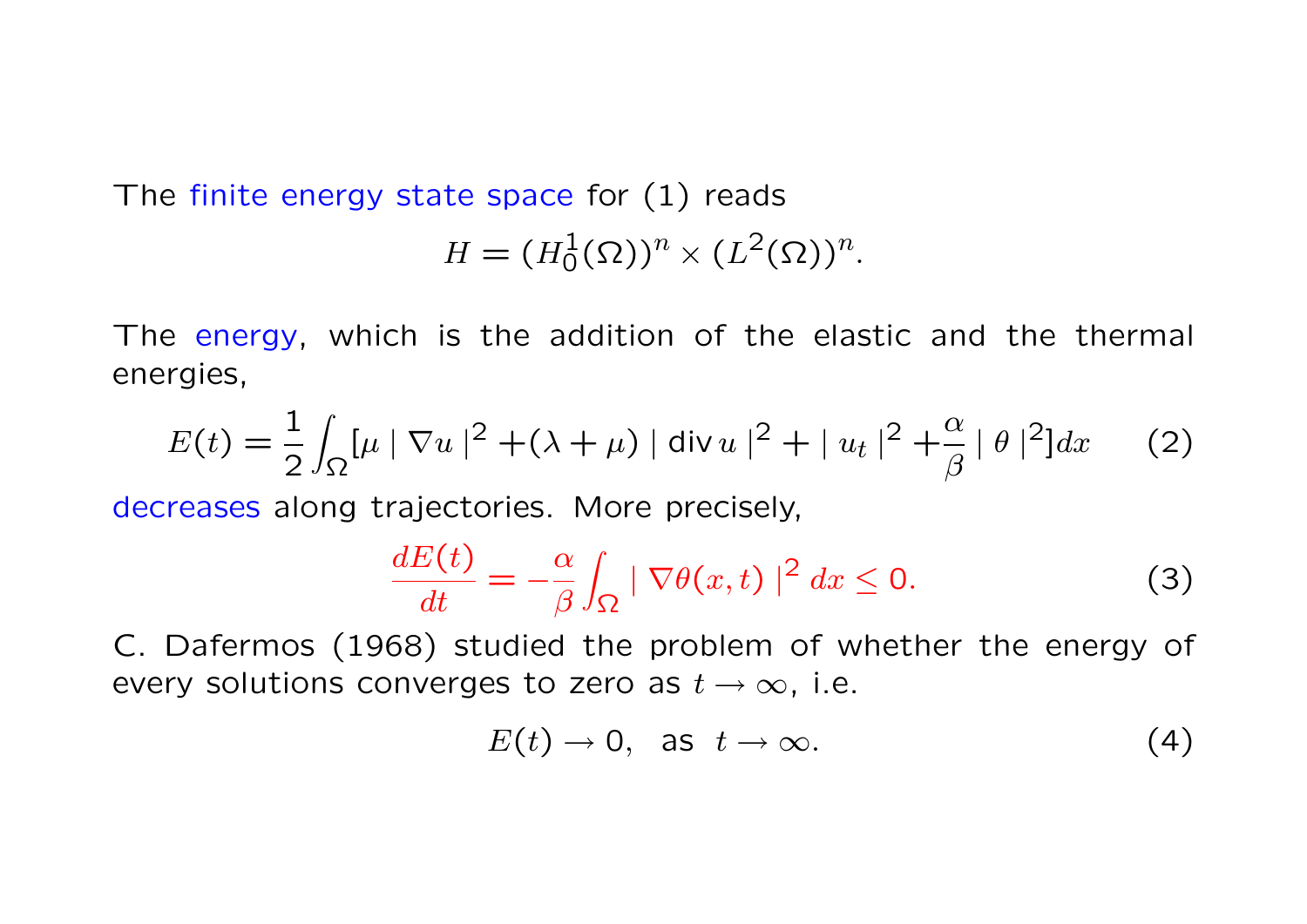He proved that this holds if and only if the domain  $\Omega$  satisfies the following spectral condition:

If 
$$
\varphi \in (H_0^1(\Omega))^n
$$
 is such that  
\n $-\Delta \varphi = \gamma^2 \varphi$  in  $\Omega$   
\n(C)  $\operatorname{div} \varphi = 0$  in  $\Omega$ .  
\n $\varphi = 0$  on  $\partial \Omega$   
\nfor some  $\gamma \in \mathbb{R}$ , then  $\varphi \equiv 0$ .

Condition  $(C)$  guarantees that the Lamé system has no eigenfunction with null divergence. This condition holds generically with respect to the domain  $\Omega$ . It holds for instance when the spectrum of the Dirichlet Laplacian in  $\Omega$  is simple. But it fails when the domain  $\Omega$ is ball or a disk. The problem of fully characterizing the domains for which it holds is open (Pompeiu's problem).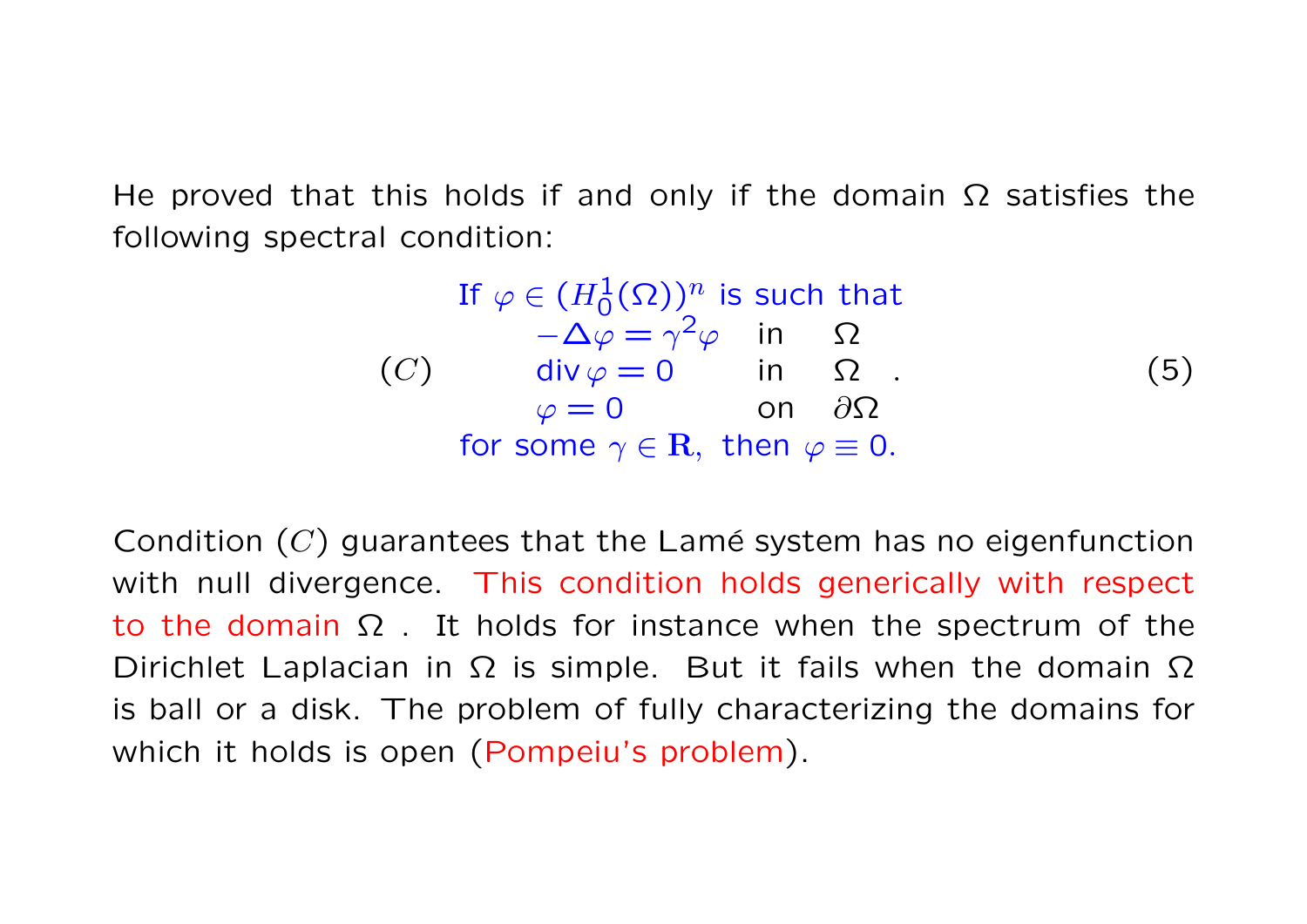### EXERCISES:

\* Show that, if the Dirichlet spectrum is simple, there is no eigenvector field with null divergence.

\* Apply LaSalle's invariance principle and show that, if there are no eigenvector fields with null divergence then all solutions tend to zero.

Hint: The only non dissipated solution is that for which  $\nabla \theta \equiv 0$ . But then, due to the Dirichlet b. c.,  $\theta \equiv 0$ . Then, div  $u_t \equiv 0$ . Then there is a solution of the Lamé system of null divergence. Using the Fourier expansion of solutions and the orthogonality of complex exponentials in infinite time this implies that this kind of solution may only exist if there is an eigenvector field with null divergence.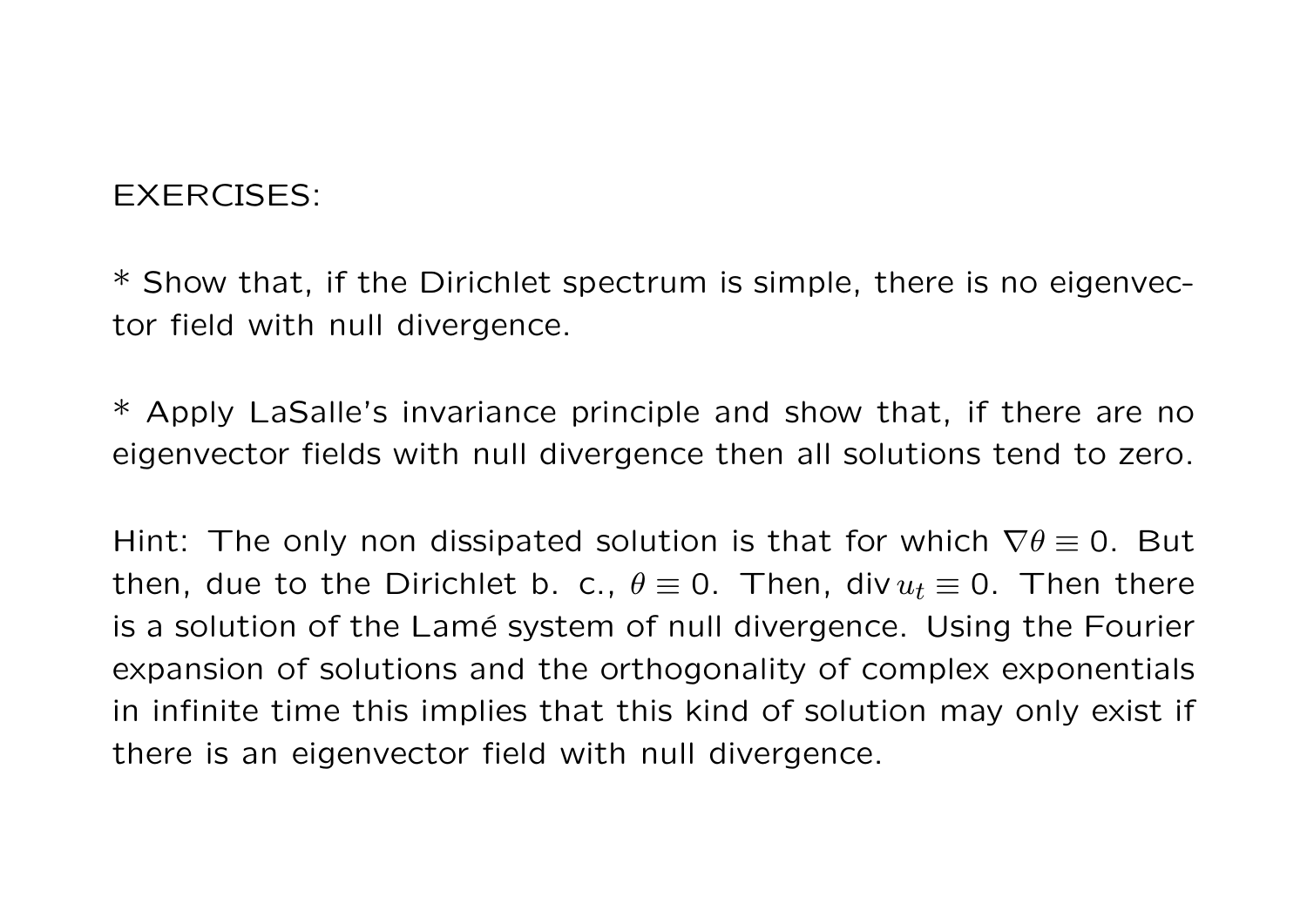\* Learn the main ingredients of the proof of the generic simplicity of the Dirichlet laplacian: Baire's lemma and differentiation of eigenvalues with respect to the shape of a domain, as Hadamard did.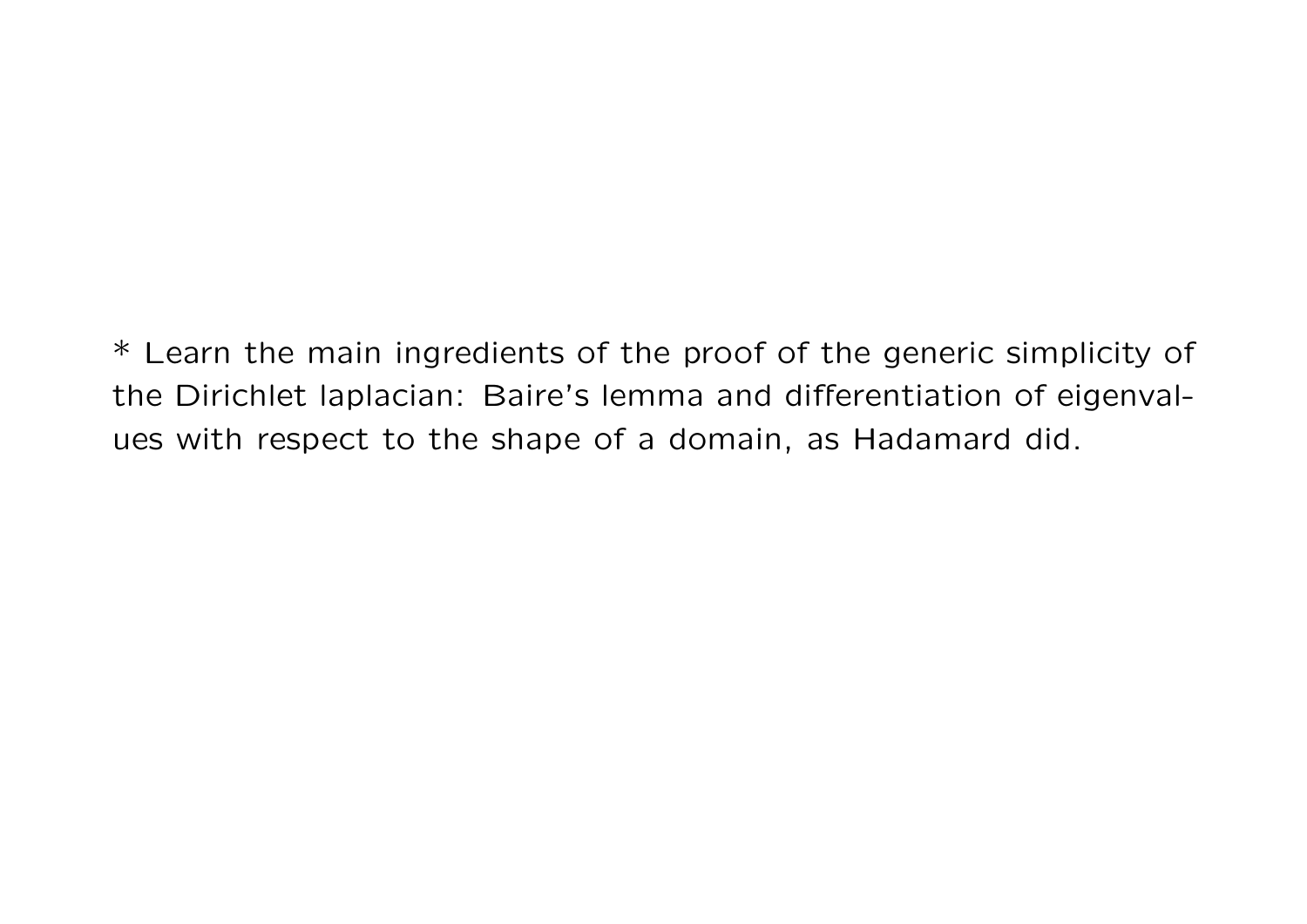Let us now focus on the case of the domain  $\Omega$  for which (C) holds. Most of the domains do it.

In those cases  $E(t) \rightarrow 0$  as  $t \rightarrow \infty$  for each solution. But, is the decay rate uniform?

$$
E(t) \le Ce^{-\omega t} E(0), \ \forall t > 0 \tag{6}
$$

This holds if and only if

$$
E(0) \le C \int_0^T \int_{\Omega} |\nabla \theta|^2 dx dt. \tag{7}
$$

This kind of inequality arises frequently in control and inverse problems: The question is whether partial measurements of solutions allow getting uniform bounds on the whole solution.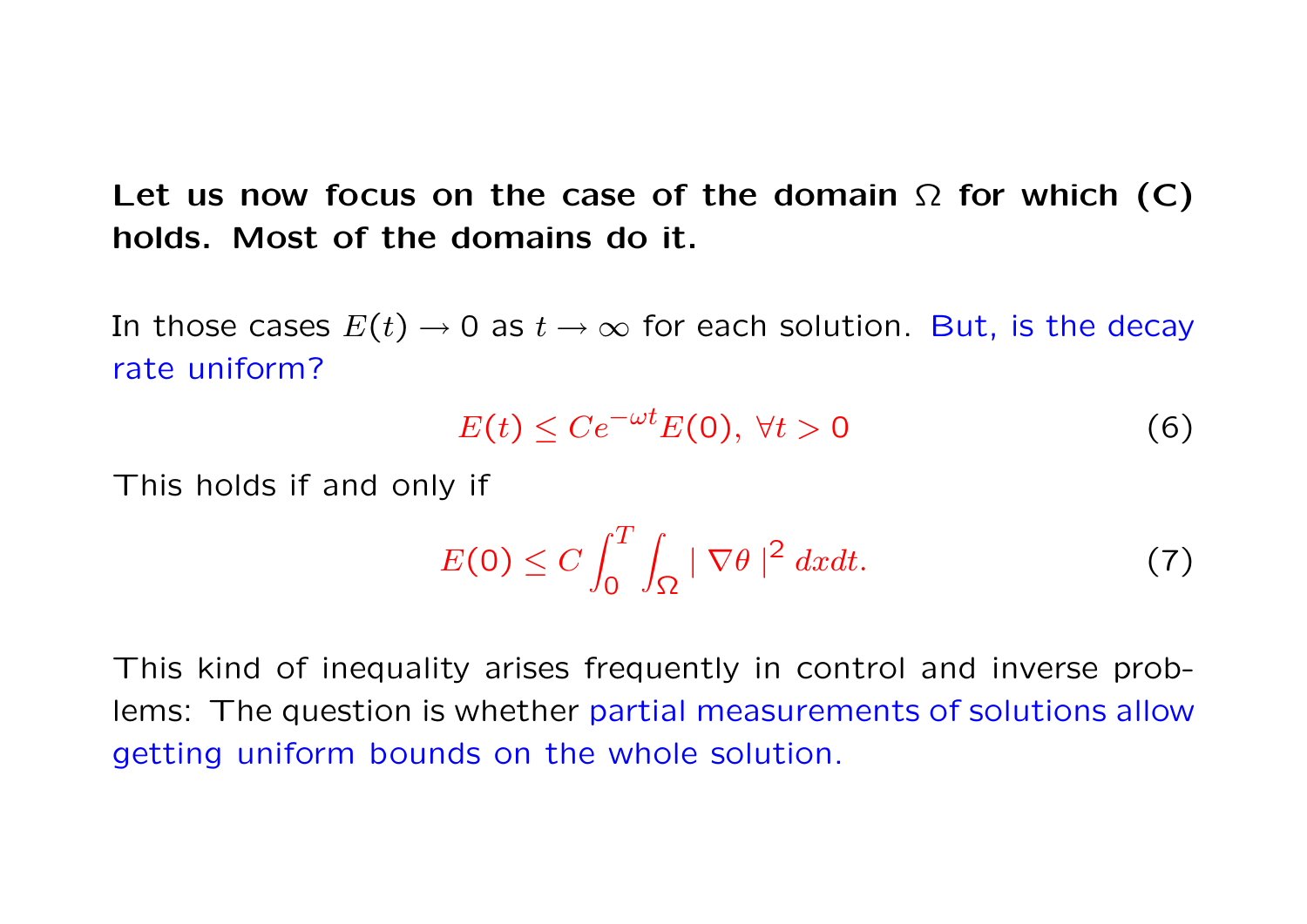As we have seen in the context of multi-structures, the way the differnt components of a wave-like system may interact may be rather complex. Thus, determining whether measuremts in some of the components do provide global information on solutions or not is not an easy problem.

In finite space dimensions this was done by Kalman:

$$
\begin{cases}\n\dot{x} = Ax, & t > 0, \\
x(0) = x^0,\n\end{cases}
$$
\n(8)

with state  $x=(x_1(t),\ldots,x_N(t))^t.$  The matrix  $A$  has constant coefficients and dimension  $N \times N$ .

Consider now a matrix B of dimensions  $N \times M$ .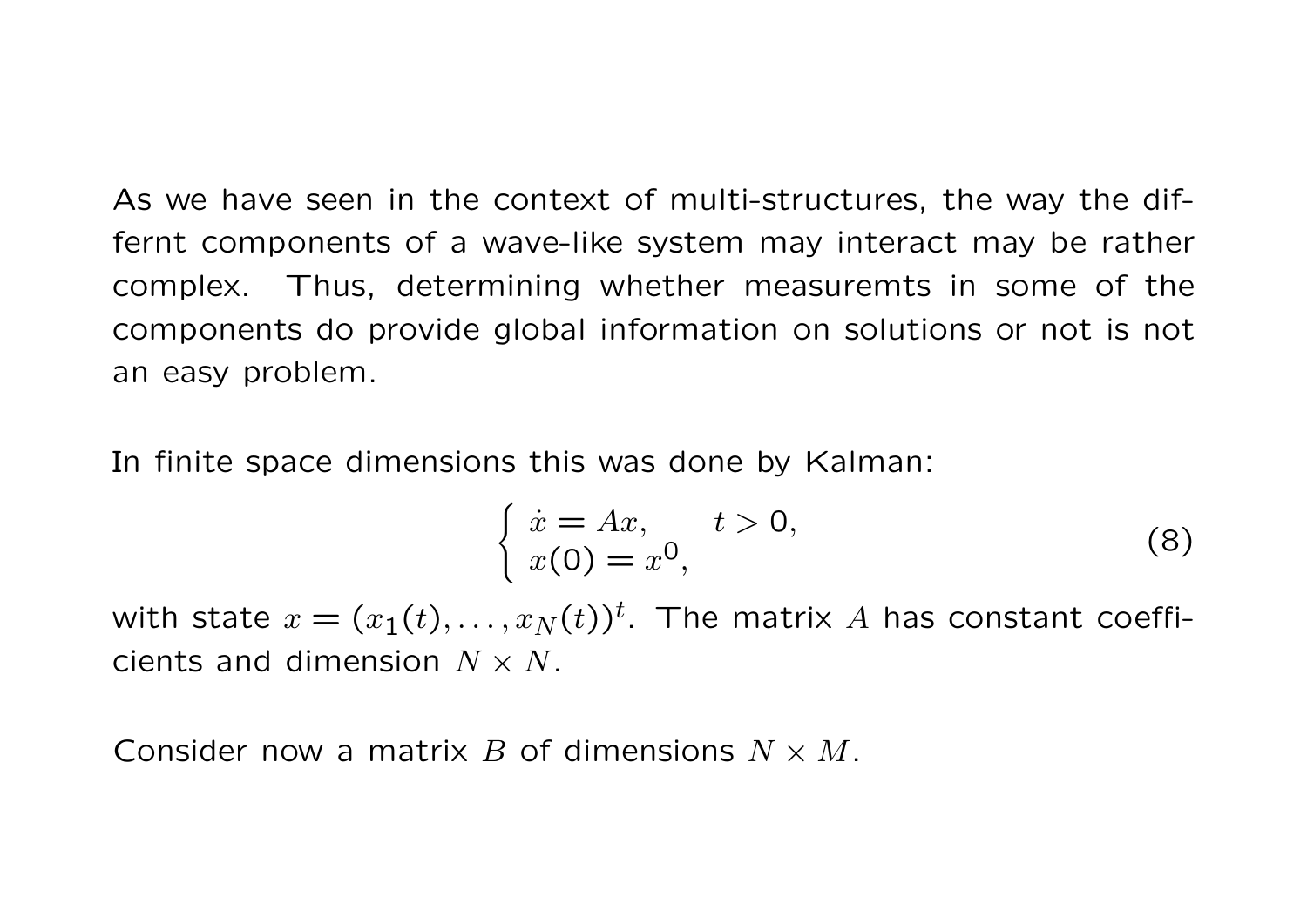# Then,

$$
\int_0^T |x(t)|^2 dt \le C \int_0^T |Bx(t)|^2 dt,
$$

iff

$$
\text{rank } \left[ B \, | \, BA \, | \, \cdots \, | \, BA^{N-1} \right] = N.
$$

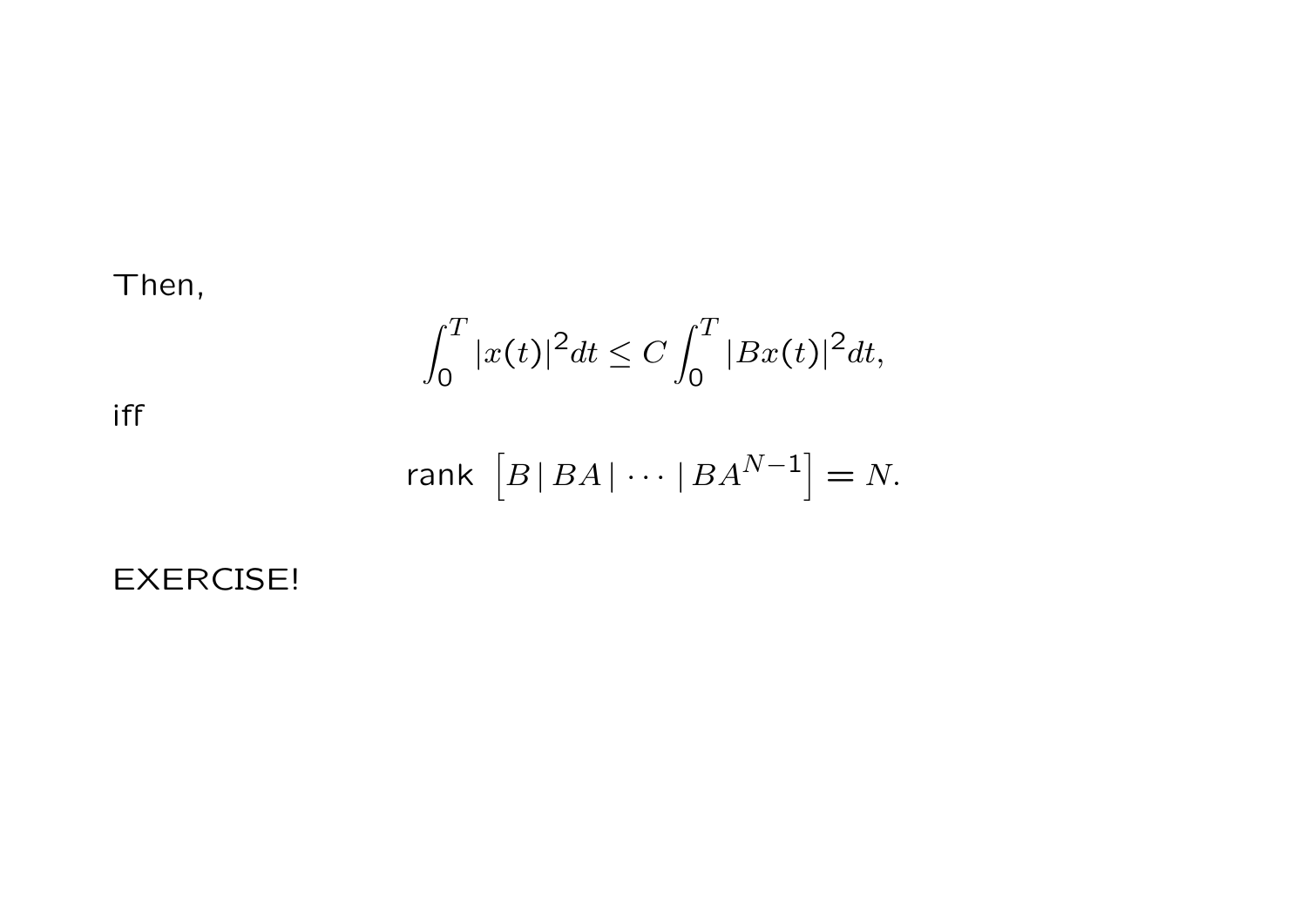Here we have to get bounds on u and  $\theta$  in terms of  $\theta$  only. But, in principle,  $\theta$  is only related with div  $u$ . Thus, this inequality needs of some estimate of curlu in terms of div  $u$ . The only possibility for this to hold is the interaction of these two components of the elastic solution  $u$  on the boundary.

Indeed, for the Cauchy problem in the whole space, in the absence of boundaries, div  $u$  and curlu satisfy, respectively:

$$
(\text{div } u)_{tt} - (\lambda + 2\mu)\Delta(\text{div } u) - \alpha \Delta \theta = 0
$$

$$
\theta_t - \Delta \theta + \beta \text{div } u_t = 0
$$

$$
(\text{curl } u)_{tt} - \mu \Delta(\text{curl } u) = 0.
$$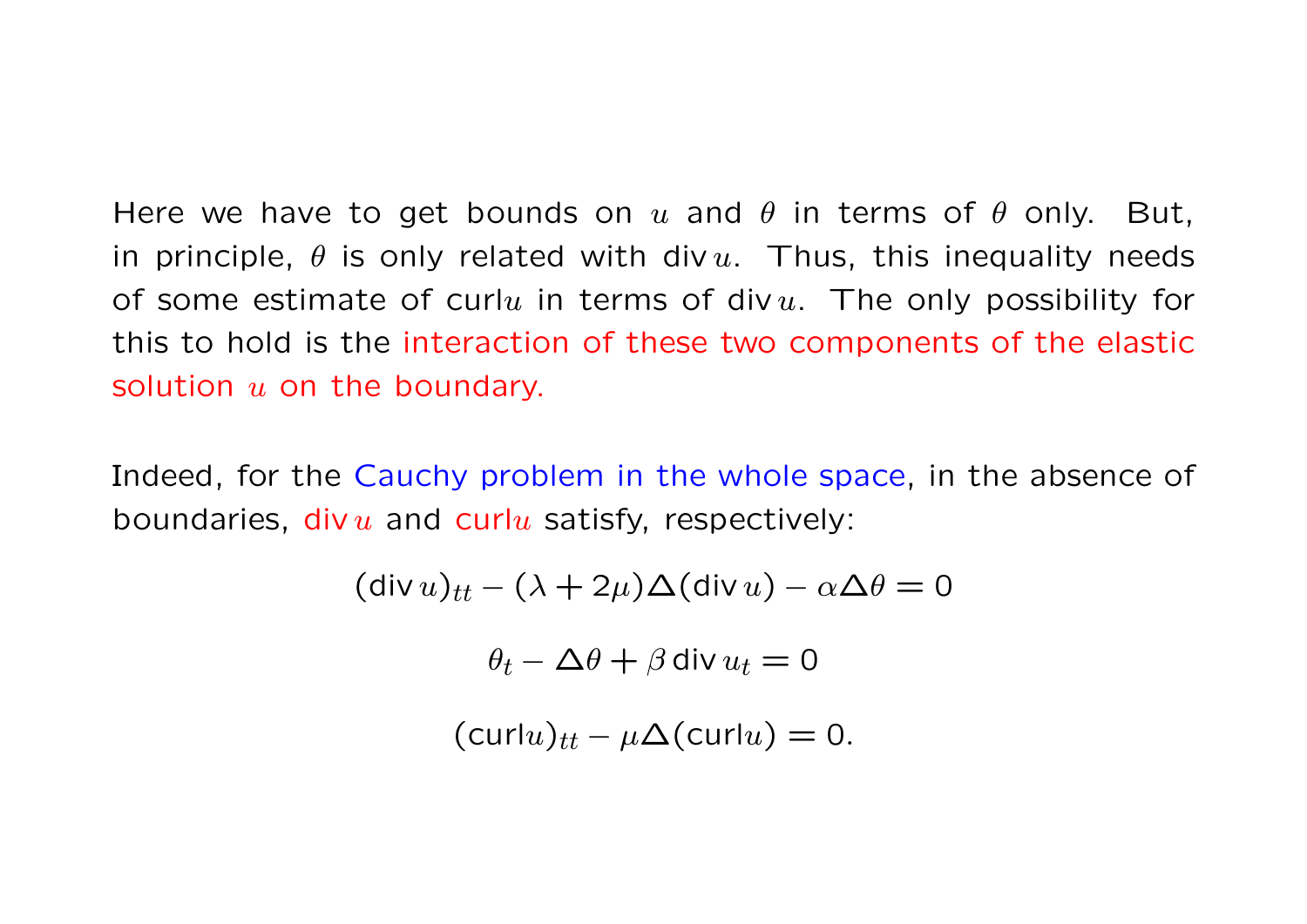In other words, in the absence of boundaries these two components, div  $u$  for the pressure or longitudinal waves and curl $u$  for the transversal or rotational waves are fully decoupled.

IN THAT CASE IT WOULD BE IMPOSSIBLE TO GET ANY ES-TIMATE ON THE TRANSVERSAL COMPONENT IN TERMS OF THE LONGITUDINAL ONE.

BUT THE BOUNDARY CONDITIONS INTRODUCE COUPLING!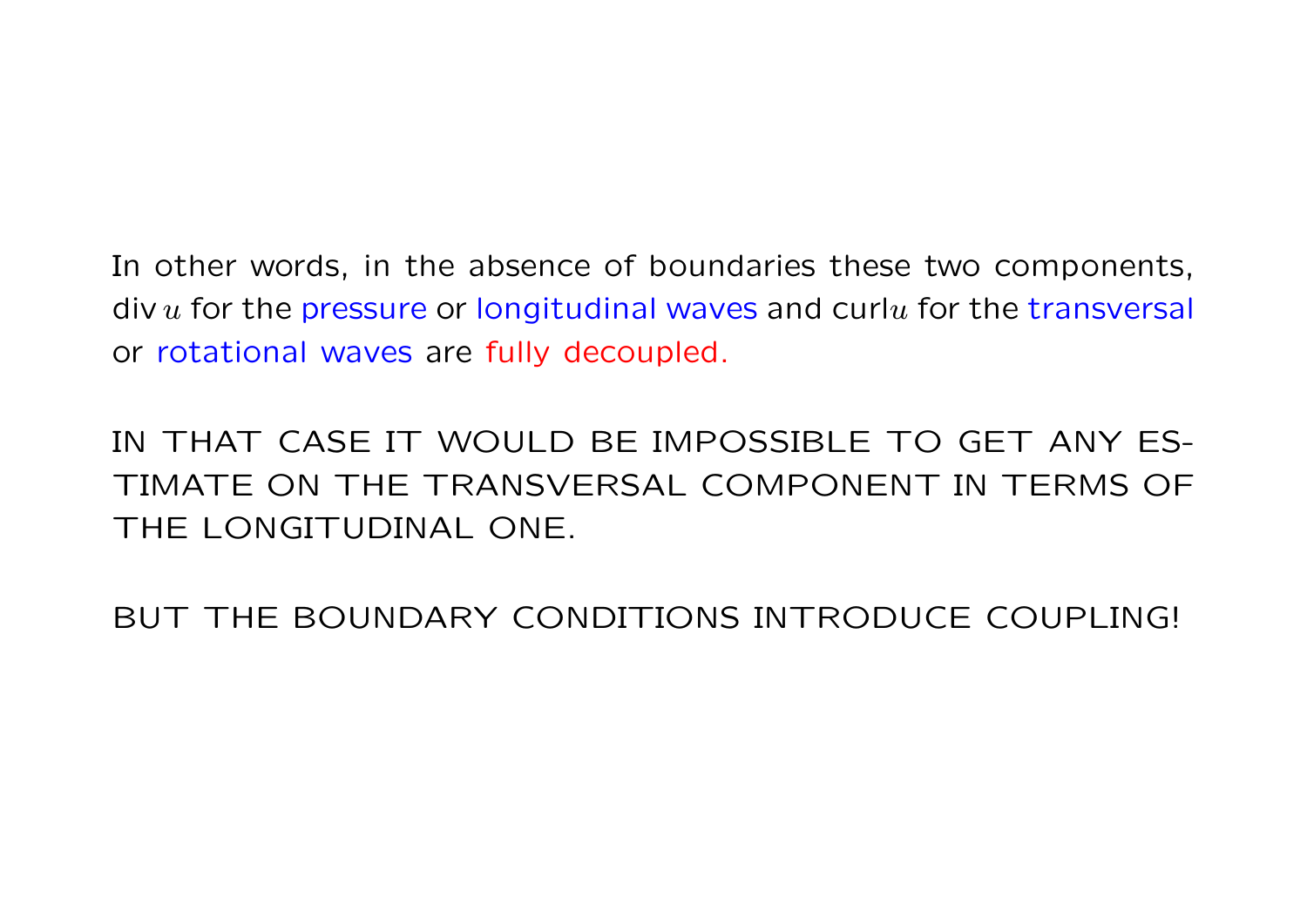## COMPACT DECOUPLING

WE WANT TO REDUCE THE PROBLEM TO THE ANALYSIS OF THE LAMÉ SYSTEM. FOR THAT WE NEED TO GET RID OF THE HEAT COMPONENT.

To do that we are going to introduce a "compact decoupling" argument allowing to reduce the problem of whether

$$
E(t) \le Ce^{-\omega t} E(0), \ \forall t > 0 \tag{9}
$$

holds, to a simpler question involving only the Lamé system.

Compact decoupling allows getting rid of the heat component.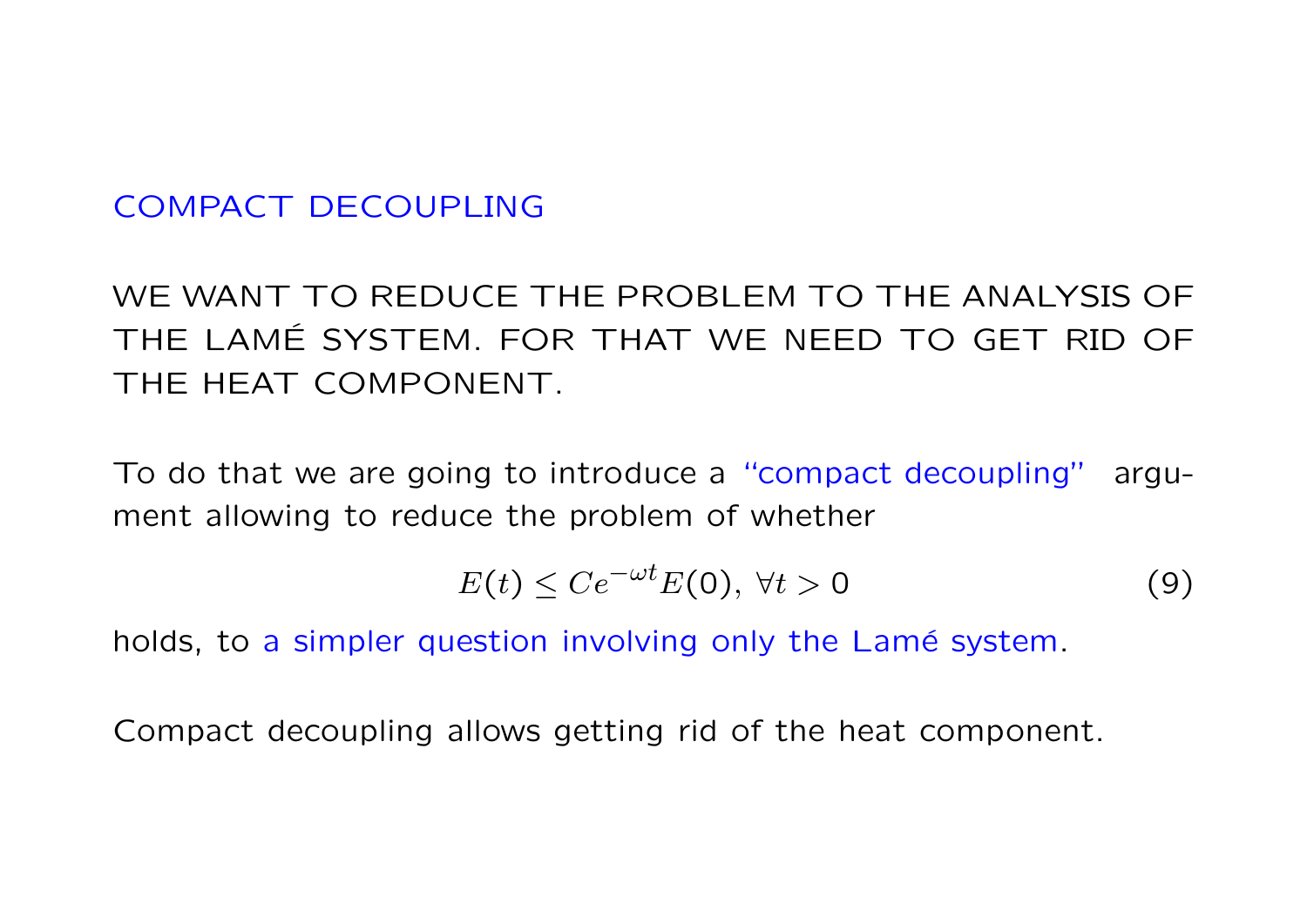The key idea: The system of the thermoelasticity is the superposition of a wave-like and a heat equation. While solutions of the wave equation do reproduce the same pattern for all  $t$ -s, those of the heat equation are very quickly dissipated. Thus, very likely, the heat equation

$$
\theta_t - \Delta\theta + \beta \operatorname{div} u_t = 0
$$

is, from an asymptotic point of view, very close to the elliptic one

$$
-\Delta\theta + \beta \operatorname{div} u_t = 0.
$$

According to this,  $\nabla \theta = \beta P(u_t)$ , where P is the orthogonal projection from  $(L^2(\Omega))^n$  into the subspace of *curl-free* vector fields (pure gradients).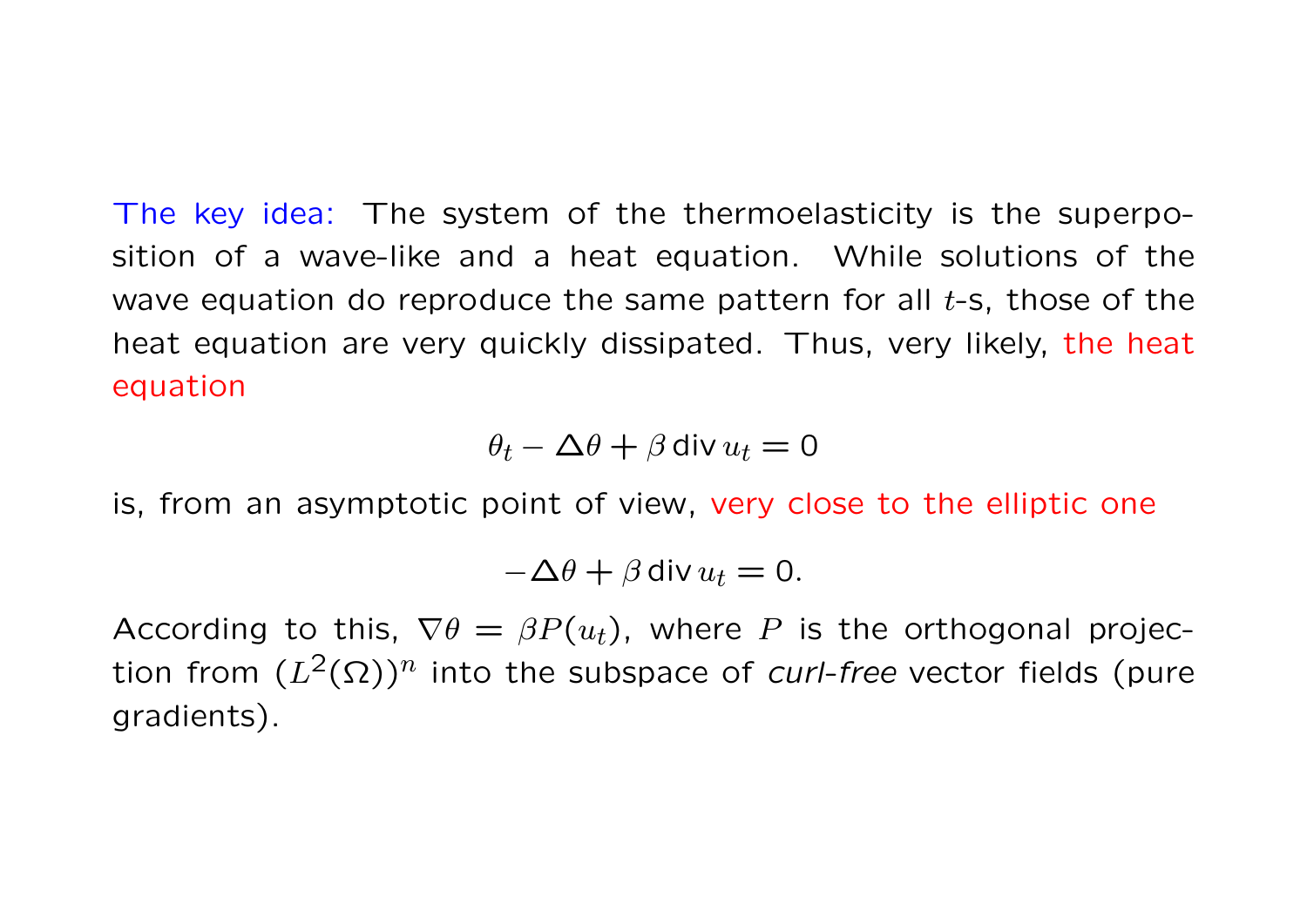EXERCISE: SHOW THAT THE ORTHOGONAL PROJECTION FROM  $(L^2(\Omega))^n$  INTO THE SUBSPACE OF PURE GRADIENTS  $\{\nabla\varphi: \varphi\in H^1_0(\Omega)\}\nightharpoonup$  IS GIVEN BY THE OPERATOR P.

In one space dimension:  $P\varphi=\varphi-\frac{1}{L}$  $\int_0^L \varphi dx.$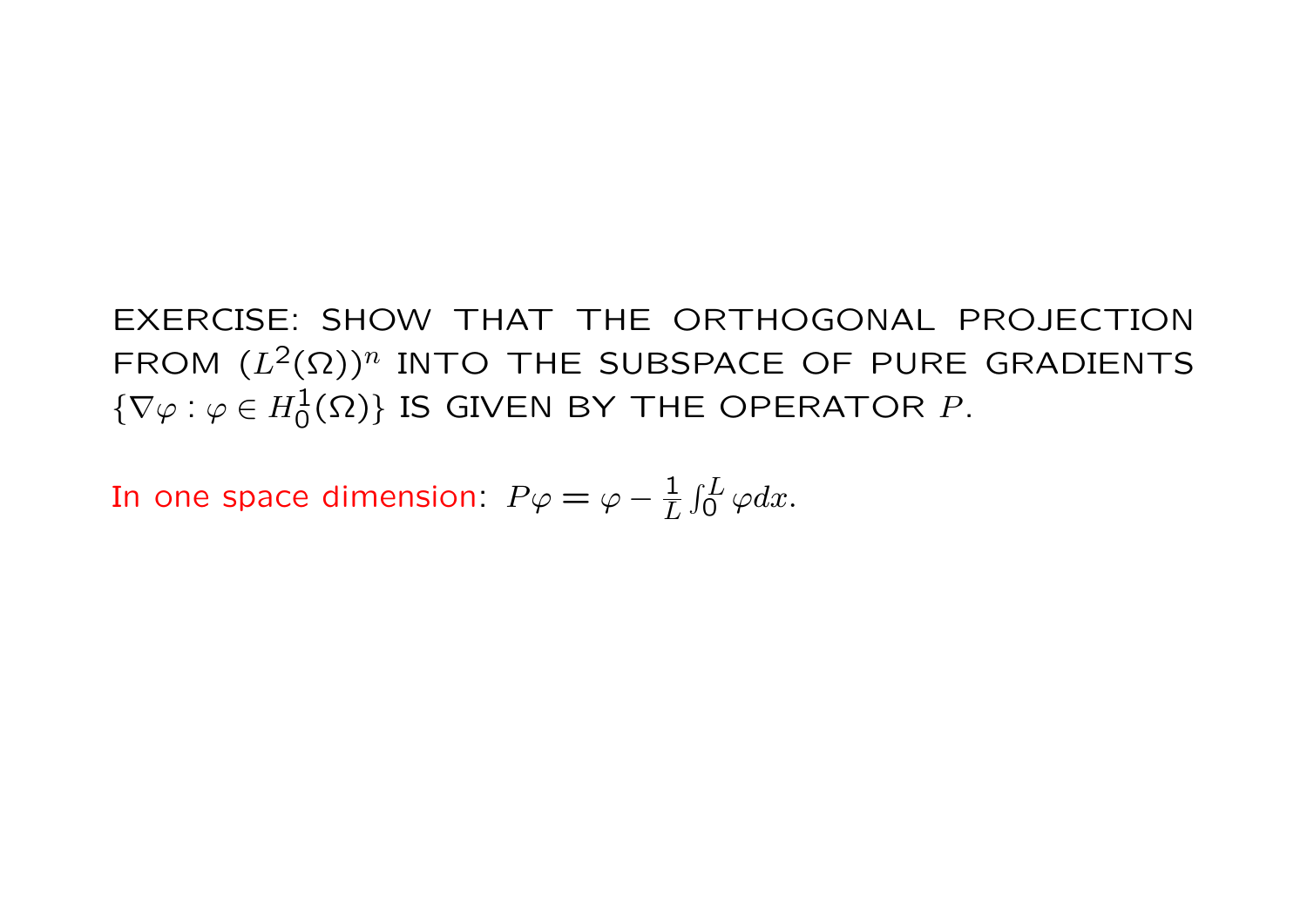Assuming this simplified interaction between  $\theta$  and div  $u$  and going back to the first equation we get the decoupled system :

$$
u_{tt} - \mu \Delta u - (\lambda + \mu) \nabla \operatorname{div} u + \alpha \beta P u_t = 0 \quad \text{in} \quad \Omega \times (0, \infty)
$$
  
\n
$$
\theta_t - \Delta \theta + \beta \operatorname{div} u_t = 0 \quad \text{in} \quad \Omega \times (0, \infty)
$$
  
\n
$$
u = 0, \theta = 0 \quad \text{on} \quad \partial \Omega \times (0, \infty)
$$
  
\n
$$
u(x, 0) = u^0(x), u_t(x, 0) = u^1(x), \theta(x, 0) = \theta^0(x) \quad \text{in} \quad \Omega.
$$
\n(10)

This system, which is close to the original one, is *fully decoupled*. One can solve the equation for  $u$  first, and then, knowing  $u$ , that of  $\theta$ .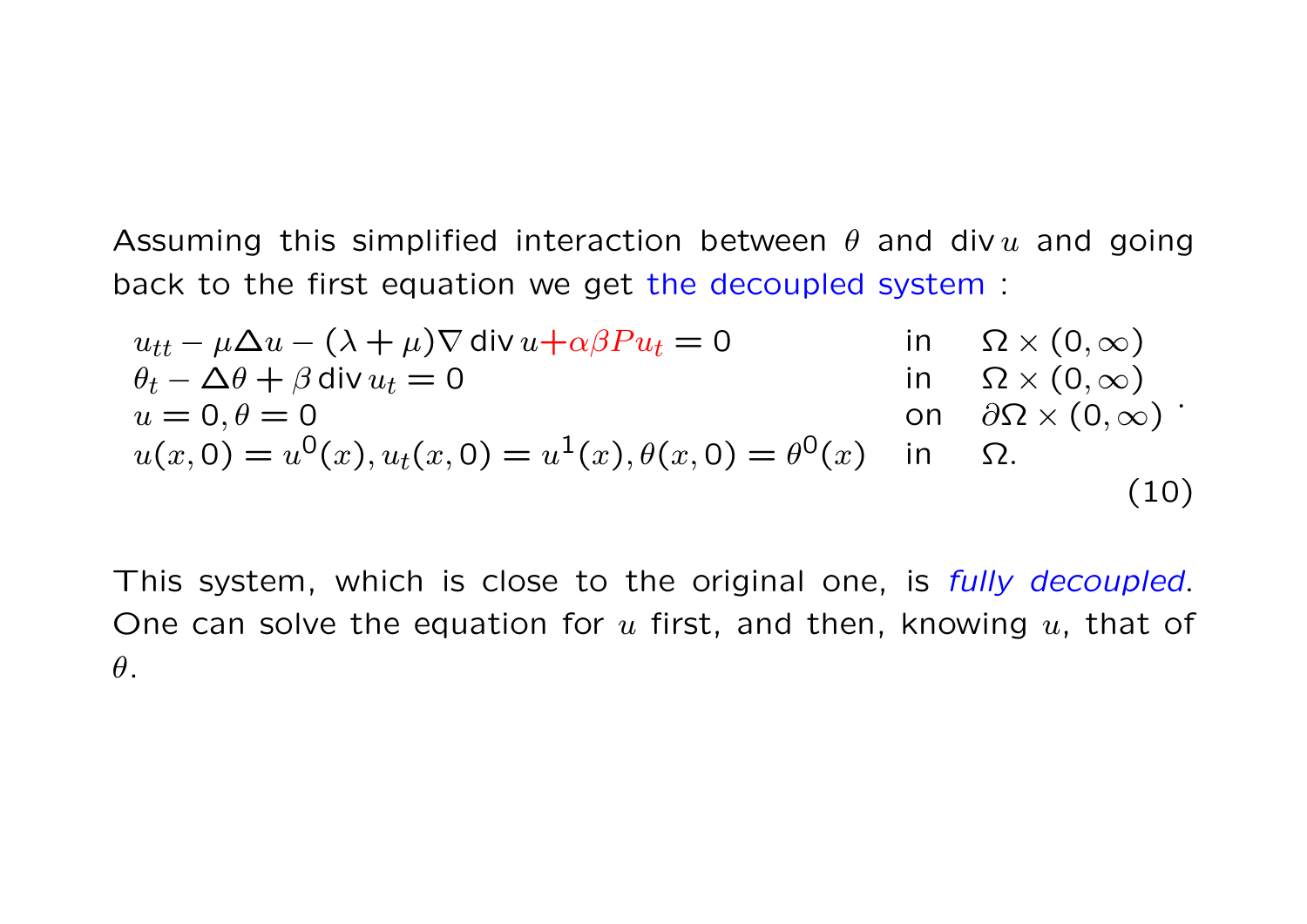The compact decoupling result reads as follows:

**Lemma 1** For any  $0 < T < \infty$  the difference of the two semigroups  $S(t) - S_d(t)$  is compact from H into  $C([0,T];H)$ . In order words, for any bounded set  $B$  of  $H$  the set of trajectories

$$
\{ [S(t) - S_d(t)](u^0, u^1, \theta^0) : (u^0, u^1, \theta^0) \in B \}
$$

is relatively compact in  $C([0, T]; H)$ .

As a consequence of it, the following holds: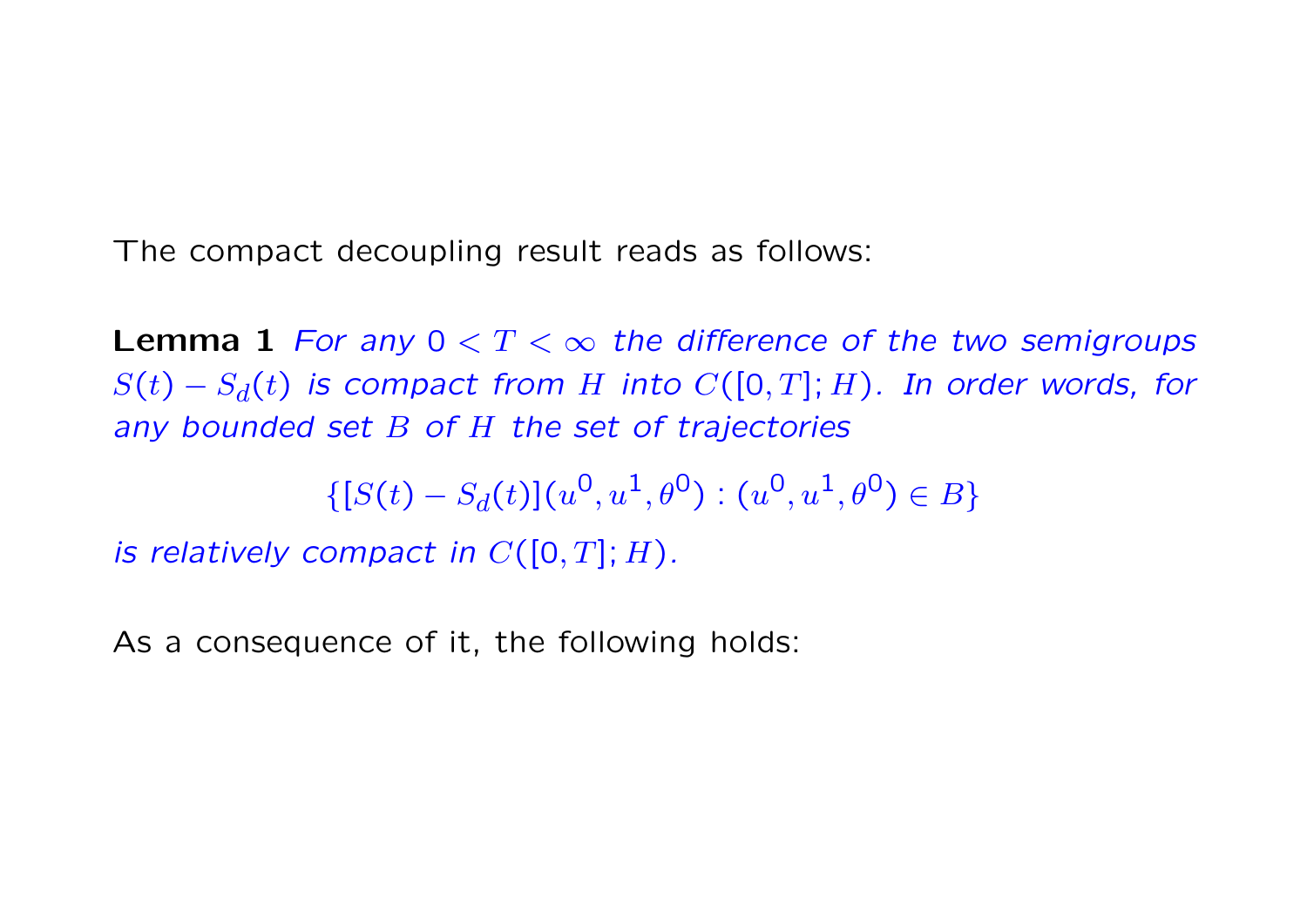Theorem 1 Assume that  $n = 2$  or 3. In the class of domains  $\Omega$ satisfying condition (C), the uniform decay property for the original system of thermoelasticity holds if and only if there exists  $T > 0$  and  $C > 0$  such that

$$
\|\varphi^0\|_{(L^2(\Omega))^n}^2 + \|\varphi^1\|_{(H^{-1}(\Omega))^n}^2 \le C \int_0^T \|\operatorname{div}\varphi\|_{H^{-1}(\Omega)}^2 dt \qquad (11)
$$

holds for every solution of the Lamé system:

$$
\varphi_{tt} - \mu \Delta \varphi - (\lambda + \mu) \nabla \operatorname{div} \varphi = 0 \quad \text{in} \quad \Omega \times (0, \infty)
$$
  

$$
\varphi = 0 \quad \text{on} \quad \partial \Omega \times (0, \infty) . \quad (12)
$$
  

$$
\varphi(x, 0) = \varphi^{0}(x), \varphi_{t}(x, 0) = \varphi^{1}(x), \quad \text{in} \quad \Omega.
$$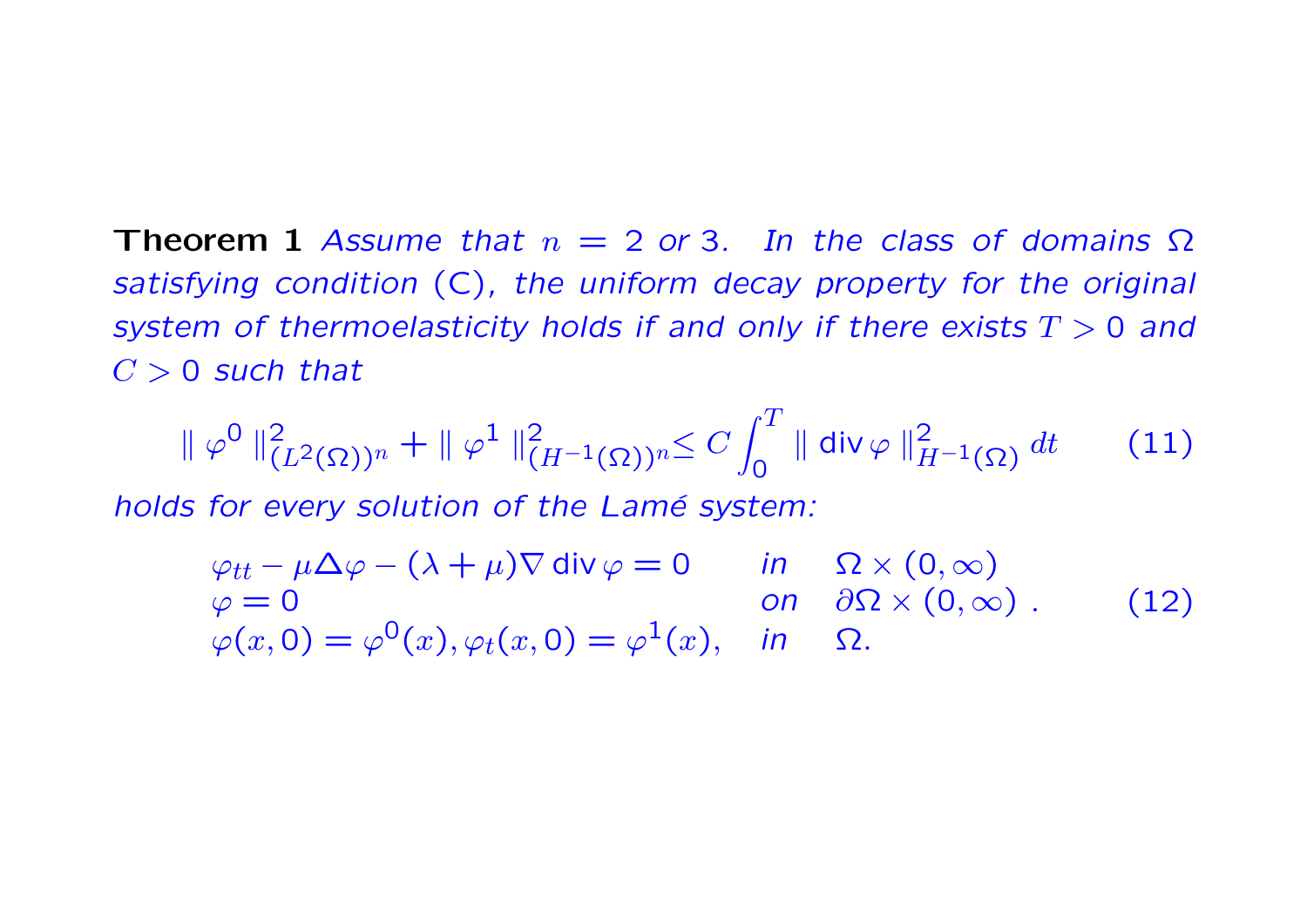Proof: One inequality is equivalent to the other one plus a compact reminder. We can then absorve the compact remainder. This is so because the condition (C) guarantees the uniqueness property which is needed to eliminate the possible existence of a finite-dimensional non-trivial kernel, making the inequality impossible: div  $\varphi \equiv 0$  then  $\varphi \equiv 0.$ 

This is the same proof as that of Poincaré's inequality by compactness and contradiction.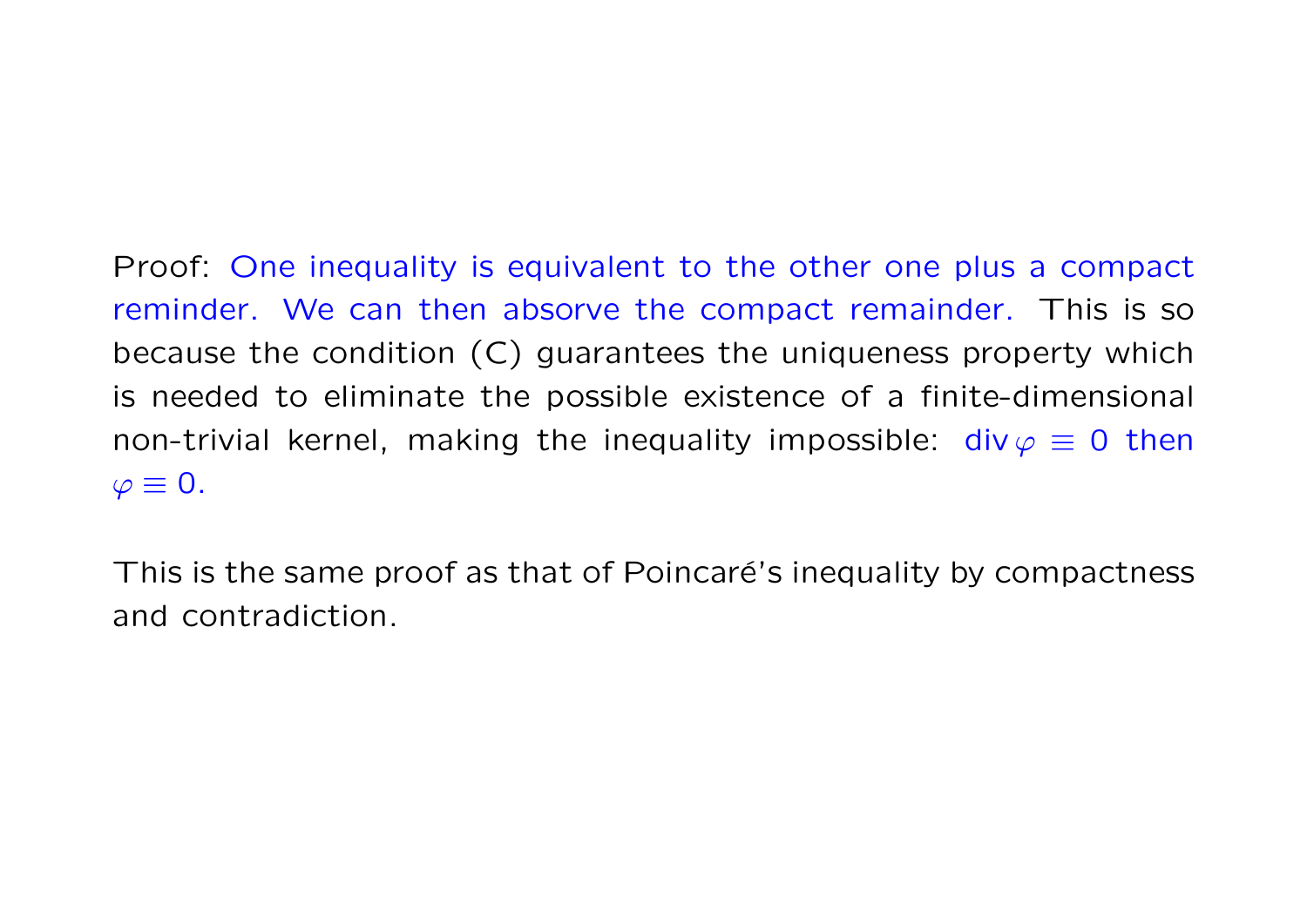### PROOF OF THE COMPACT DECOUPLING RESULT:

Let  $B$  be a bounded set of  $H$ . We set

$$
(u(t), u_t(t), \theta(t)) = [S(t)](u^0, u^1, \theta^0),
$$
  

$$
(\tilde{u}(t), \tilde{u}_t(t), \tilde{\theta}(t)) = [S_d(t)](u^0, u^1, \theta^0)
$$

and

$$
(v(t), v_t(t), \eta(t)) = [S(t) - S_d(t)](u^0, u^1, \theta^0)
$$

for any  $(u^0, u^1, \theta^0) \in B$ .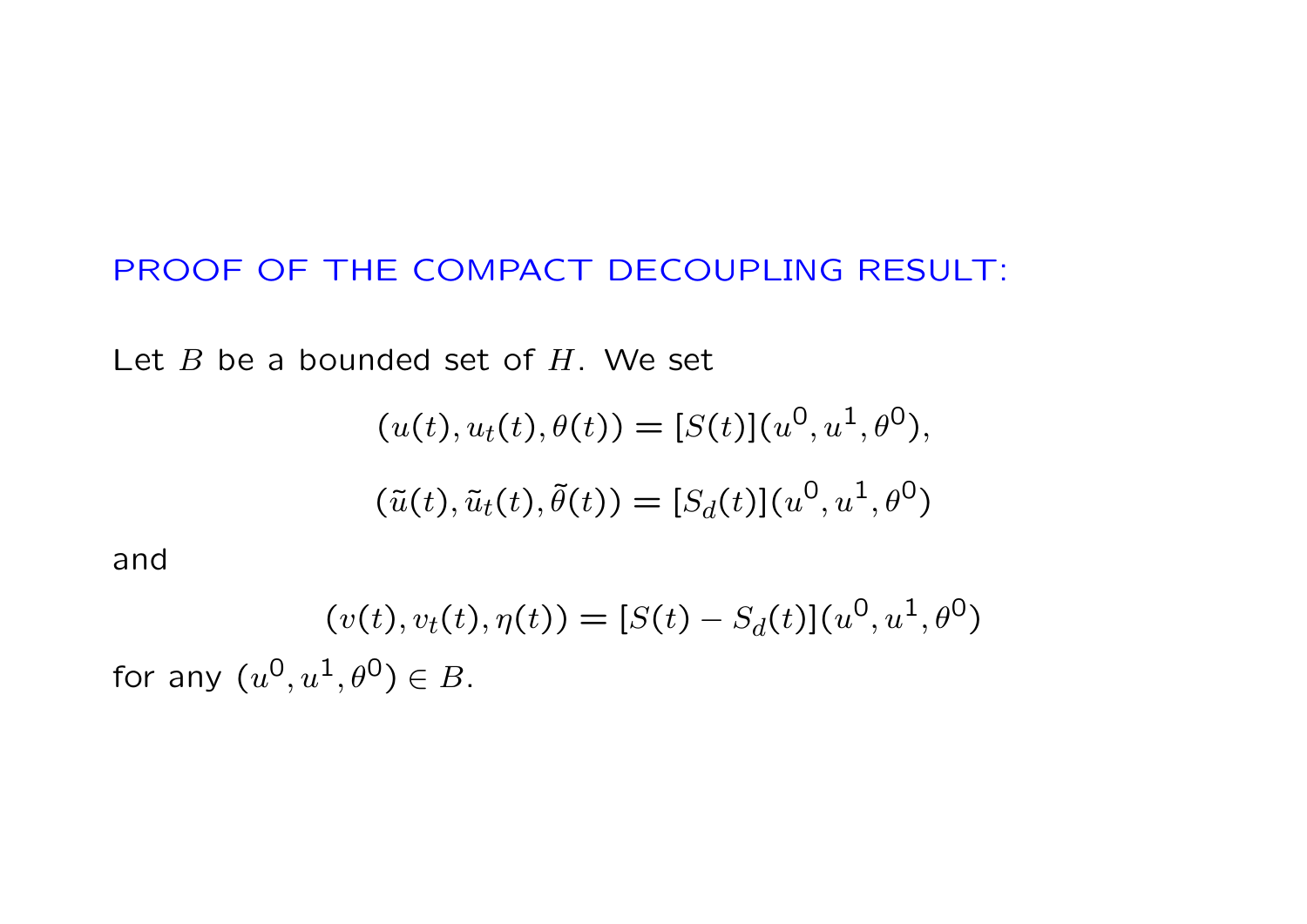We have:

$$
v_{tt} - \mu \Delta v - (\lambda + \mu) \nabla \text{div} v + \alpha \nabla \eta = \alpha [\beta P \tilde{u}_t - \nabla \tilde{\theta}] \quad \text{in } \Omega \times (0, \infty)
$$
  
\n
$$
\eta_t - \Delta \eta + \beta \text{div} v_t = 0 \quad \text{in } \Omega \times (0, \infty)
$$
  
\n
$$
v = 0, \eta = 0 \quad \text{on } \partial \Omega \times (0, \infty)
$$
  
\n
$$
v(0) = v_t(0) = 0, \eta(0) = 0 \quad \text{in } \Omega.
$$
\n(13)

.

It is sufficient to check that  $\beta P\tilde{u}_t-\nabla\tilde{\theta}$  is bounded in  $L^1(0,T;(H^s(\Omega))^n)$ for some  $s>0$  when  $(u^0,u^1,\theta^0)$  varies in  $B$ . Indeed, once this holds, then the difference  $(v, \eta)$  gains s derivatives and consequently it is compact in the energy space.

Let us decompose  $\beta P \tilde{u}_t - \nabla \tilde{\theta}$  as follows:

$$
\beta P \tilde{u}_t - \nabla \tilde{\theta} = \nabla w_1 + \nabla w_2
$$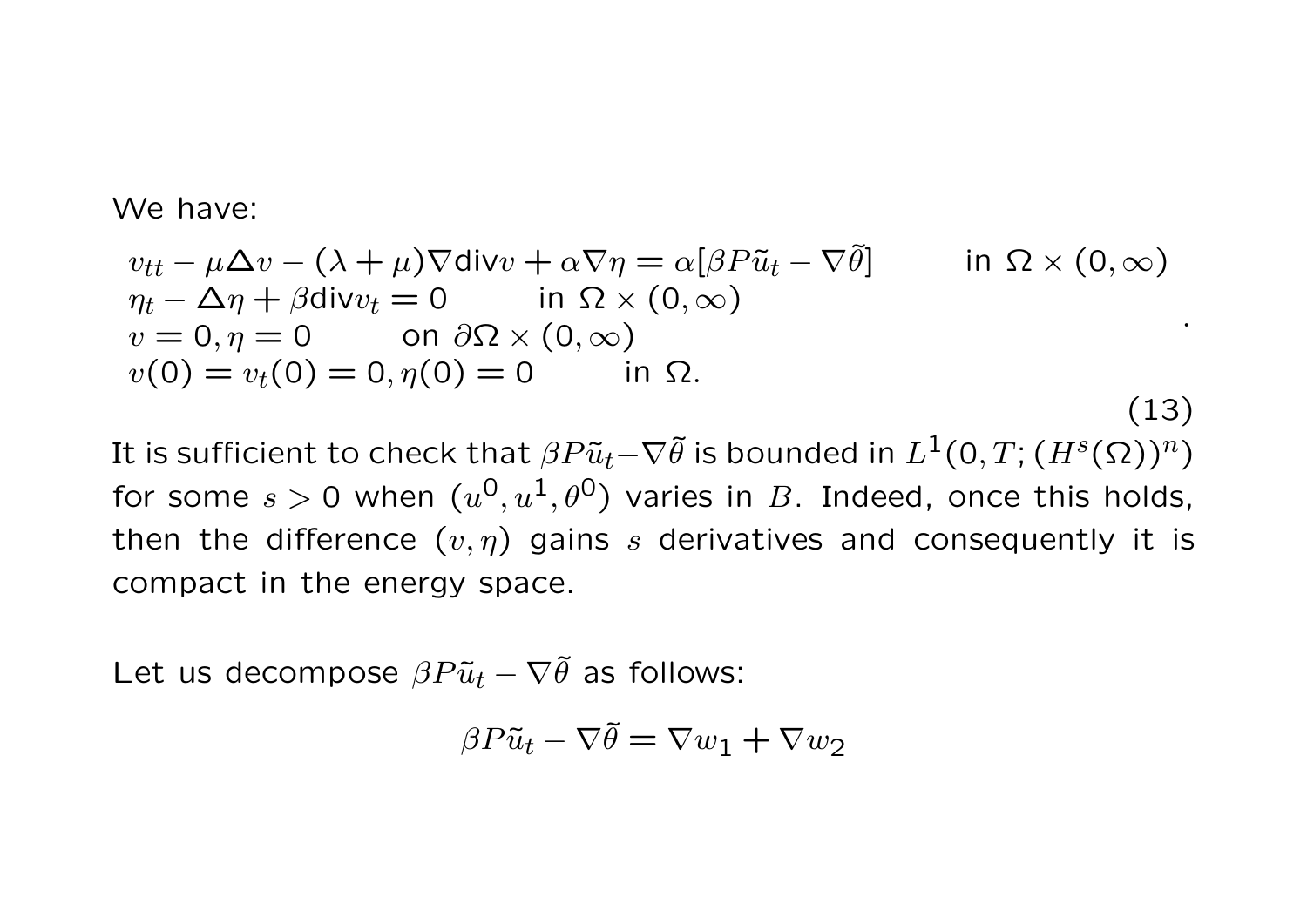where  $w_1$  satisfies

$$
w_{1,t} - \Delta w_1 = 0 \quad \text{in } \Omega \times (0, \infty)
$$
  
\n
$$
w_1 = 0 \quad \text{on } \partial\Omega \times (0, \infty)
$$
  
\n
$$
w_1(0) = -\beta(-\Delta)^{-1}(\text{div}(u^1)) - \theta^0 \quad \text{in } \Omega.
$$
\n(14)

and  $w_2$  verifies

$$
w_{2,t} - \Delta w_2 = -\beta(-\Delta)^{-1}(\text{div}(\tilde{u}_{tt}))
$$
  
\n
$$
w_2 = 0 \qquad \text{on } \partial\Omega \times (0,\infty)
$$
  
\n
$$
w_2(0) = 0 \qquad \text{in } \Omega.
$$
\n(15)

Since  $\beta(-\Delta)^{-1}$ (div $u^1) + \theta^0$  is bounded in  $L^2(\Omega)$ , because of the regularizing effect of the heat equation, we deduce that  $w_1$  is bounded in  $L^1(0,T;H^{1+s}(\Omega))$  for any  $0 < s < 1$ .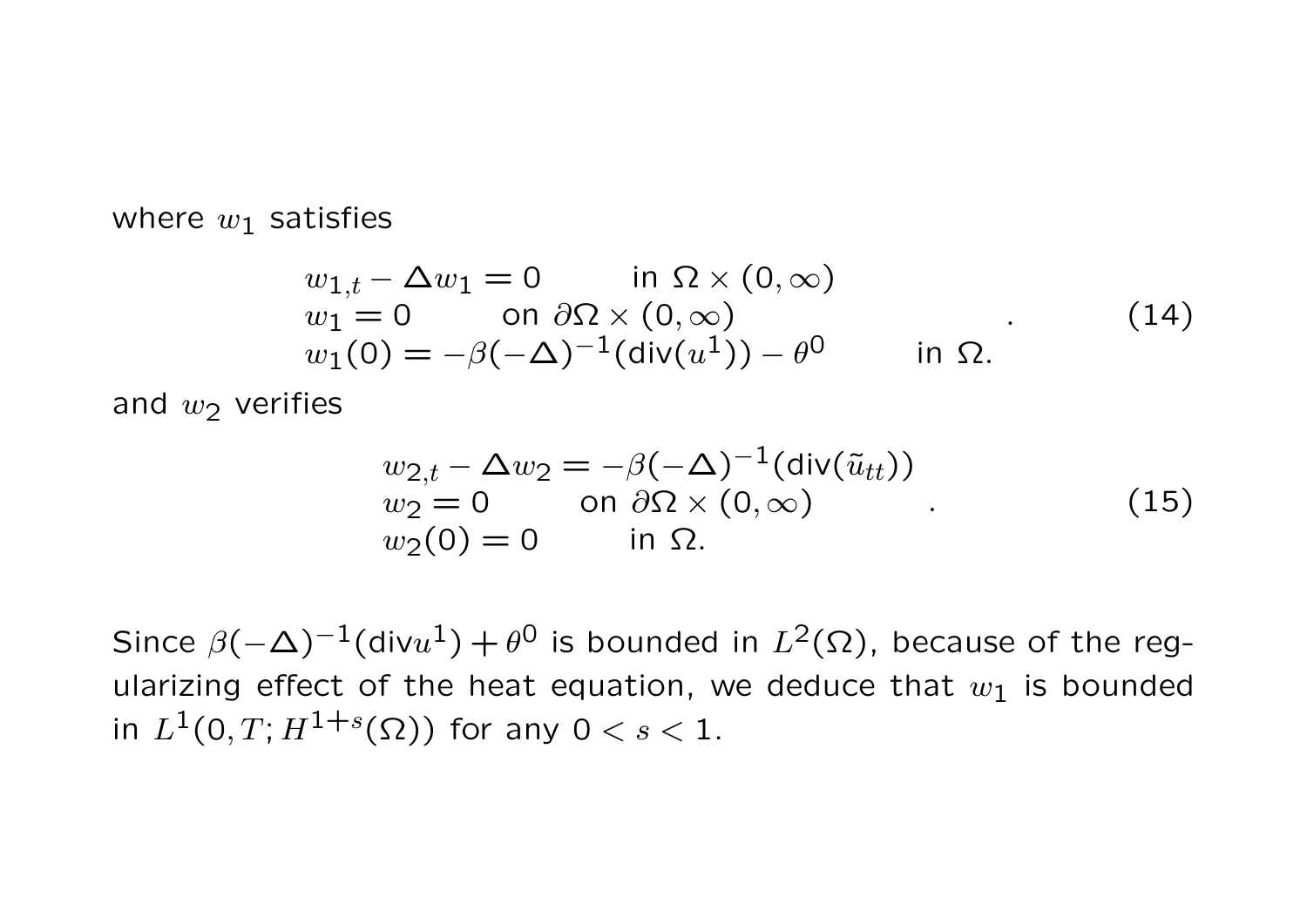On the other hand,  $(-\Delta)^{-1}$ (div $(\tilde{u}_{tt})$ ) is bounded in  $L^2(\Omega \times (0,T))$ . Indeed,

$$
\operatorname{div}(\tilde{u}_{tt}) = (\lambda + 2\mu) \Delta \operatorname{div}(\tilde{u}) - \alpha \beta \operatorname{div}(\tilde{u}_t).
$$

Since div $(\tilde u_t)$  is bounded in  $L^\infty(0,T;H^{-1}(\Omega))$  it is sufficient to check that  $(-\Delta)^{-1}\Delta$ div $(\tilde{u})$  is bounded in  $L^2(\Omega \times (0,T))$ . This is easy to check since div( $\tilde{u}$ ) is bounded in  $L^{\infty}(0,T; L^{2}(\Omega))$  and, by Rellich's inequality, the trace of div( $\tilde{u}$ ) on  $\partial\Omega\times(0,T)$  is bounded in  $L^2(\partial\Omega\times(0,T))$ . Therefore,  $w_2$  is bounded in  $L^2(0,T;H^1(\Omega))$  and in  $L^1(0,T;H^{1+\delta}(\Omega))$  for any  $0<\delta<1$ . This concludes the proof of the decoupling result.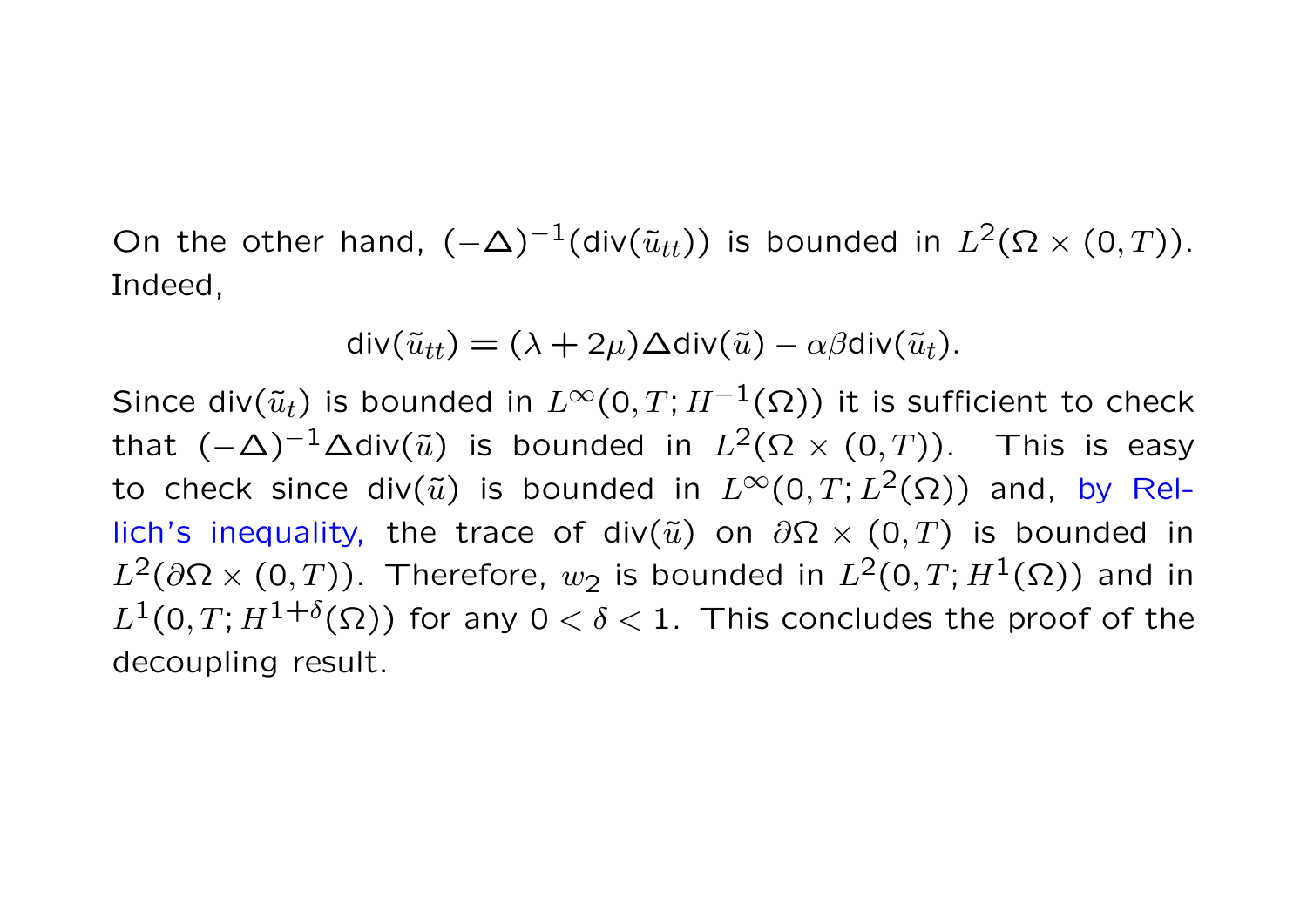EXERCISE. MULTIPLYING THE LAPLACE EQUATION IN THE DIRICHLET PROBLEM BY  $q(x)\cdot \nabla u$ , WHERE THE VECTOR FIELD q IS AN EXTENSION OF THE NORMAL VECTOR FIELD TO THE INTERIOR, GET AN UPPER BOUND ON THE TRACE OF  $\partial u/\partial \nu$ OVER  $L^2(\Gamma)$ .

EXTEND THIS ANALYSIS TO FINITE ENERGY SOLUTIONS OF THE WAVE EQUATION AND THE SYSTEM OF ELASTICITY.

NOTE THAT THIS ARGUMENT IS THE SAME AS POZOHAEV. IN THAT CASE THE VECTOR FIELD q IS CHOSEN TO BE  $q(x)$  =  $x - x_0$ .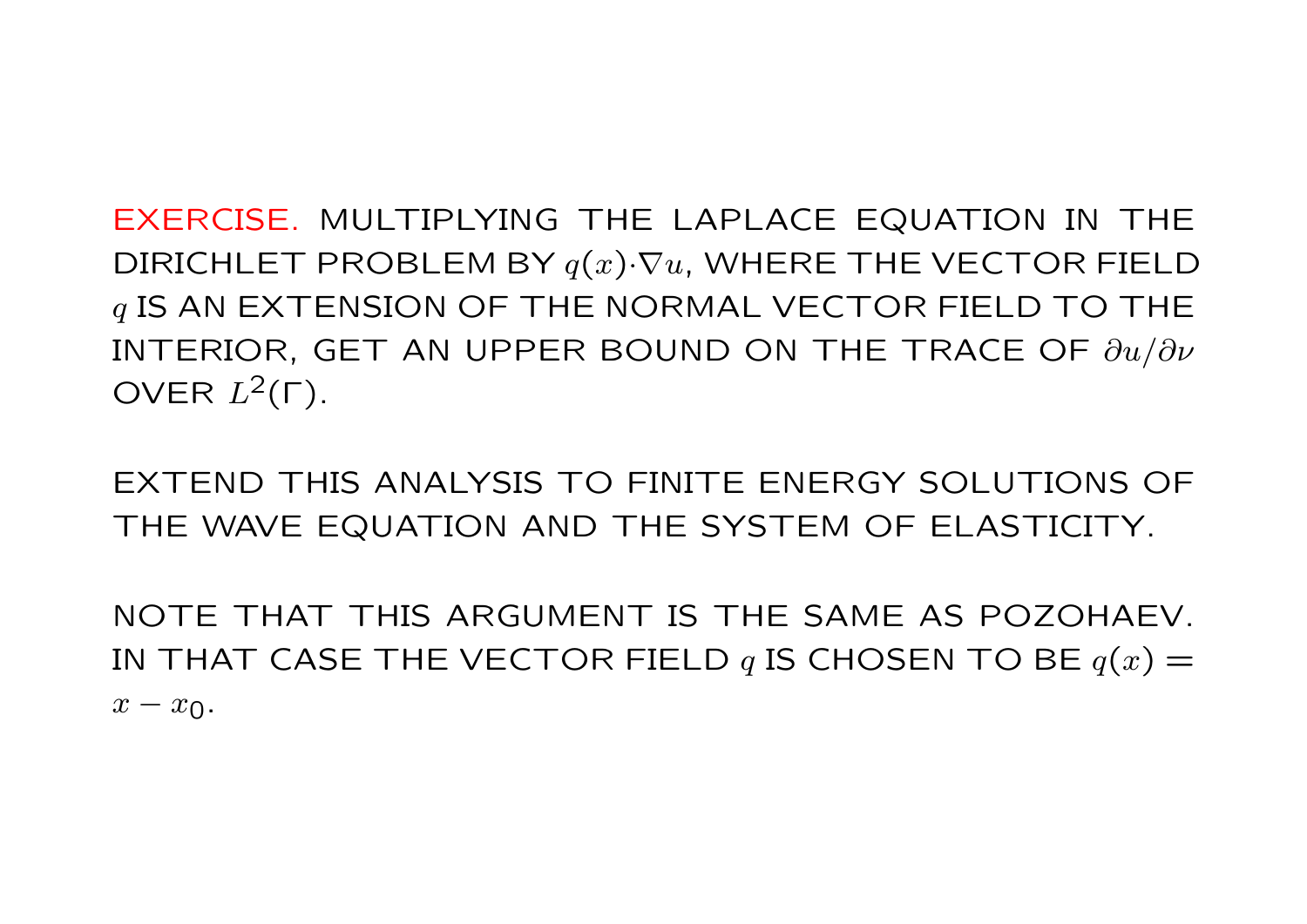#### ANALYSIS OF THE LAMÉ SYSTEM

The problem is now reduced to the analysis of the Lamé system:

$$
\varphi_{tt} - \mu \Delta \varphi - (\lambda + \mu) \nabla \operatorname{div} \varphi = 0 \quad \text{in} \quad \Omega \times (0, \infty)
$$
  
\n
$$
\varphi = 0 \quad \text{on} \quad \partial \Omega \times (0, \infty) . \quad (16)
$$
  
\n
$$
\varphi(x, 0) = \varphi^{0}(x), \varphi_{t}(x, 0) = \varphi^{1}(x), \quad \text{in} \quad \Omega,
$$

and, more precisely, to whether the following inequality holds or not:

$$
\|\varphi^0\|_{(L^2(\Omega))^n}^2 + \|\varphi^1\|_{(H^{-1}(\Omega))^n}^2 \le C \int_0^T \|\operatorname{div}\varphi\|_{H^{-1}(\Omega)}^2 dt. \tag{17}
$$

As mentioned above: This inequality is absolutely impossible in the whole space because div  $\varphi$  and curl  $\varphi$  are fully decoupled. But one may not expect it to hold for the Dirichlet problem due to the interaction of longitudinal and transversal waves on the boundary.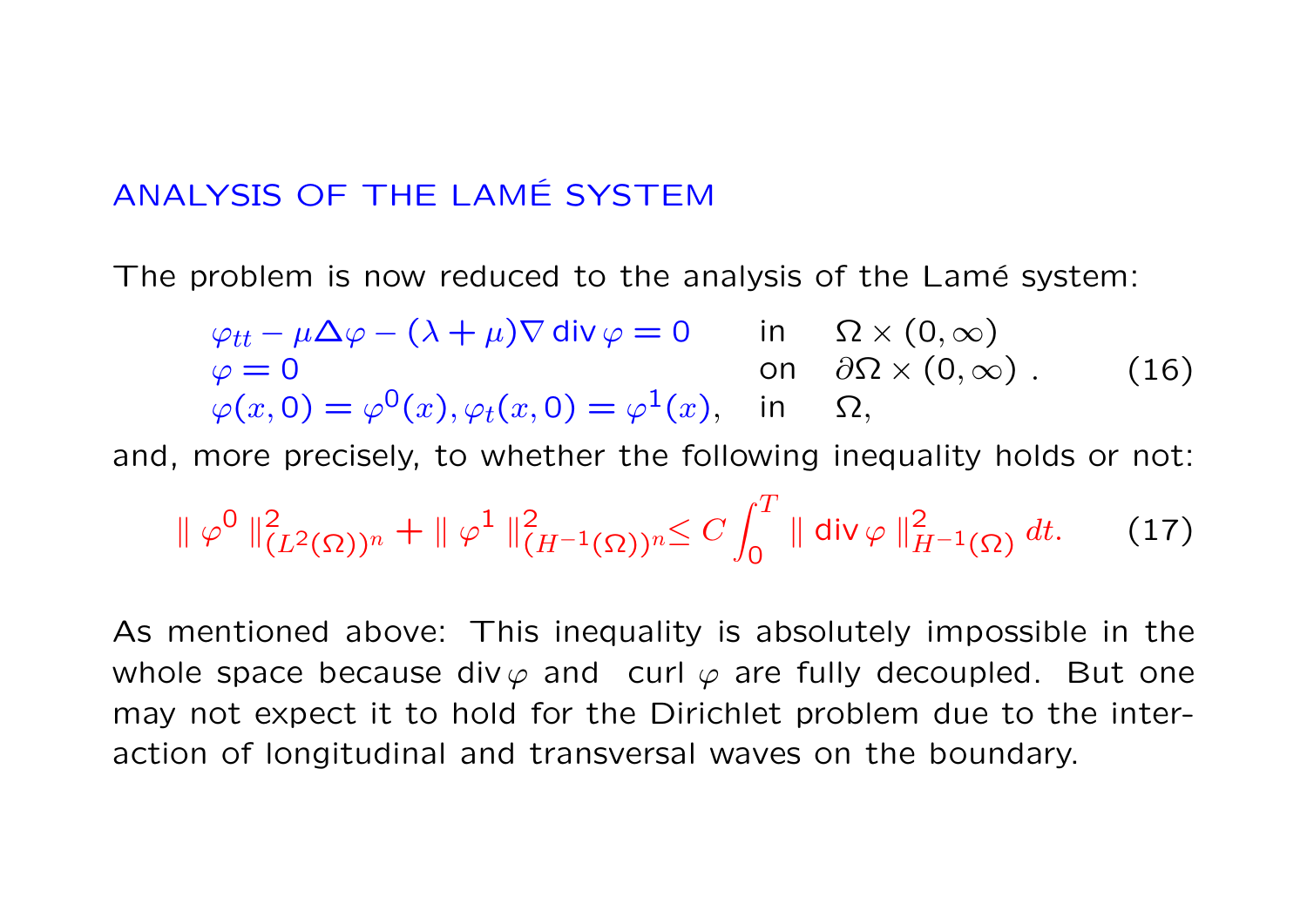The velocity of propagation of longitudinal and transversal waves is as follows:  $c_L =$ √  $\frac{\lambda + 2\mu}{\lambda + 2\mu}$  and  $c_T = \sqrt{\mu}$ . We also set  $\nu_L = 1/c_L$  and  $\nu_T = 1/c_T$ .

Waves are propagated along rays. The direction of the ray when reaching the boundary has two components. The tangential one will be denoted by  $\eta$  (it was  $\xi'$  in the previous talk).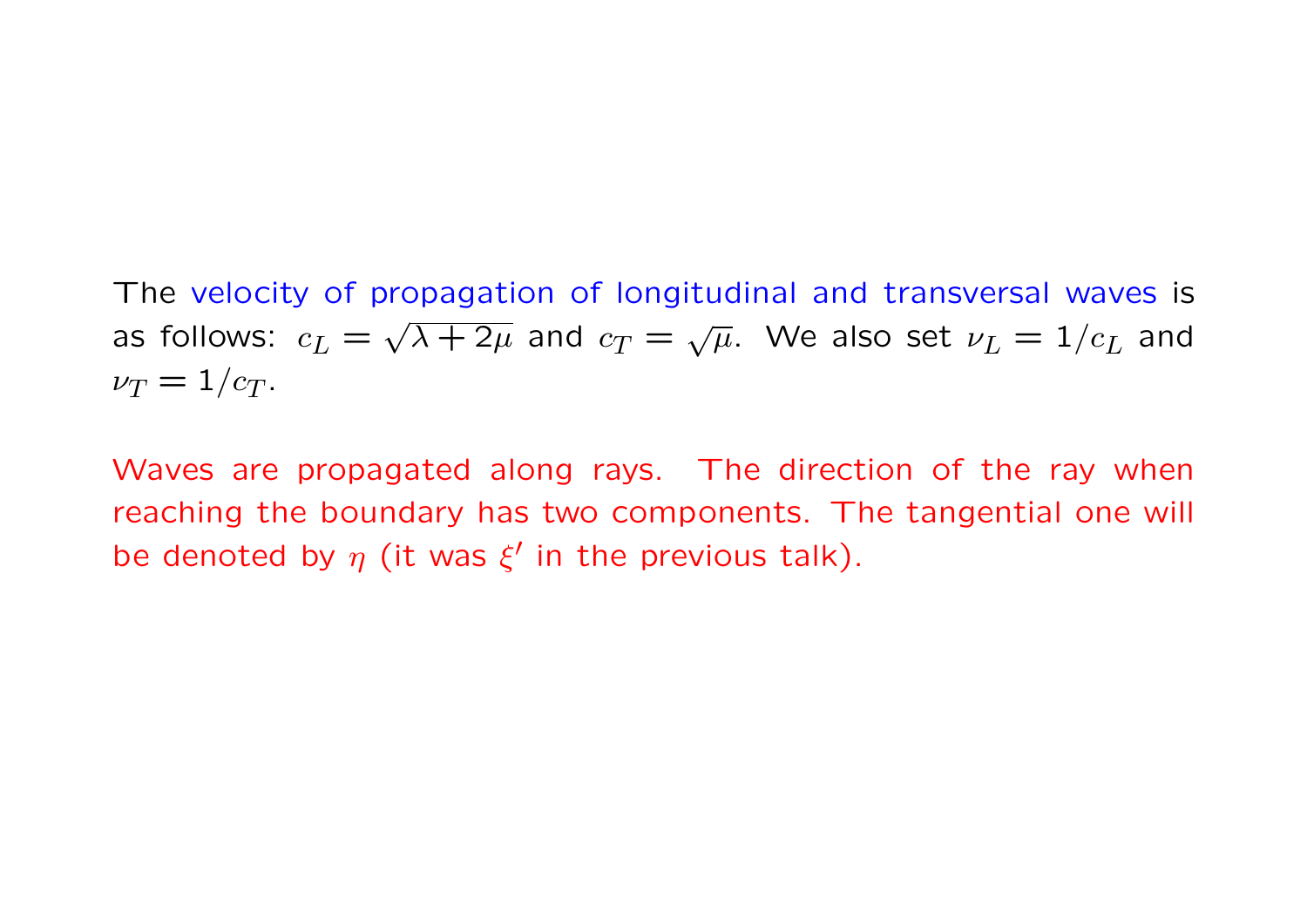The plane wave analysis indicates that for waves that reach the boundary almost perpendicularly or tangentially, the interaction of transversal and longitudinal waves is very weak, in the sense that one derivative is lost.

More precisely, along those rays,  $L^2$  transversal component yield, after bouncing on the boundary,  $H^1$  longitudinal waves.

According to this, making measurement on the longitudinal components only allows recovering the transversal one with a loss of one derivative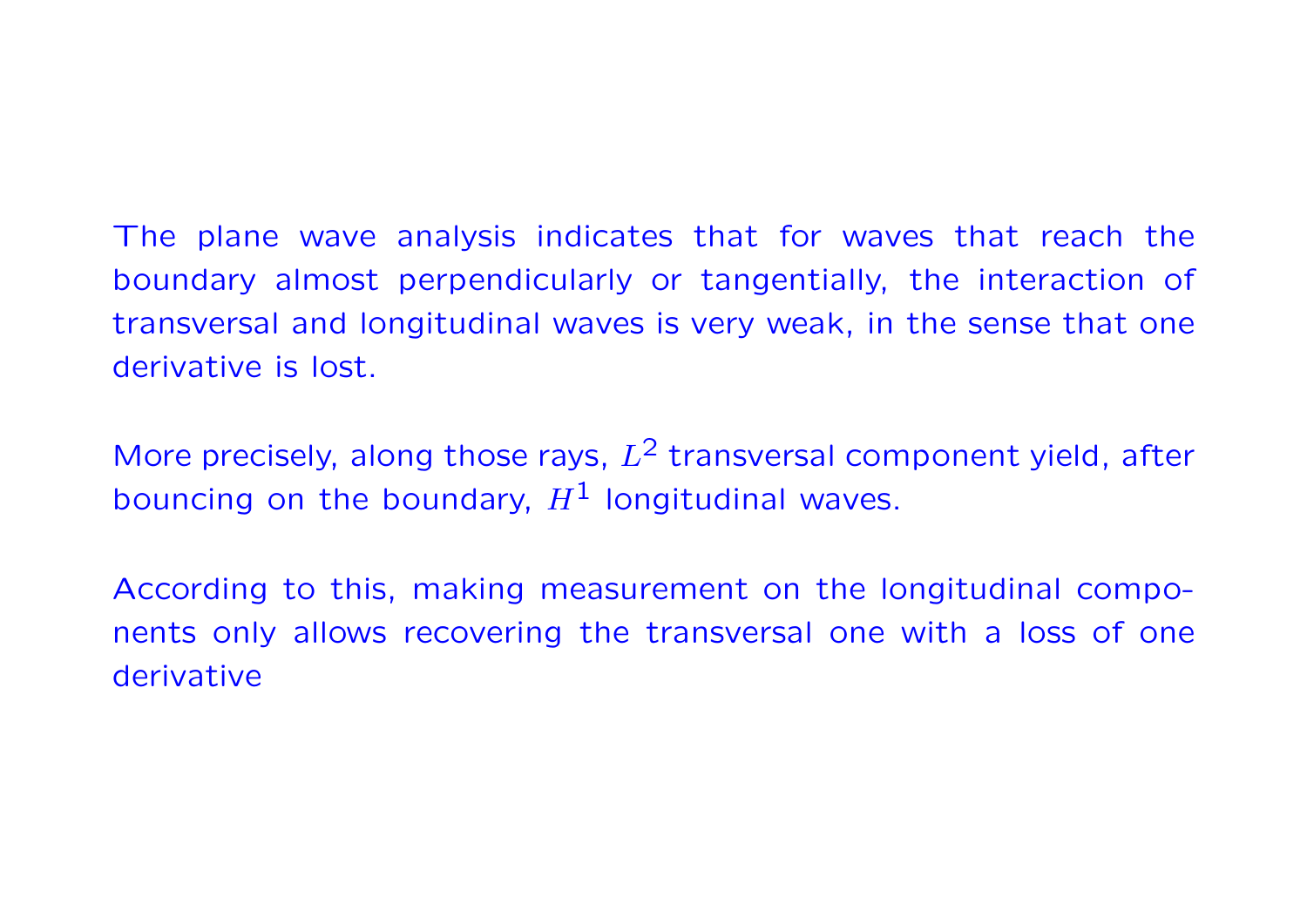2-D

The Dirichlet boundary condition reads

$$
\varphi_1=\varphi_2=0.
$$

Assume the boundary is given by the line  $x_1 = 0$ . Then

$$
\partial_1\varphi_1=\partial_1\varphi_2=0.
$$

Over the boundary,

$$
\operatorname{div}\varphi=\partial_1\varphi_1+\partial_2\varphi_2=\partial_2\varphi_2,
$$

and

$$
\operatorname{curl}\varphi=\partial_2\varphi_1-\partial_1\varphi_2=\partial_2\varphi_1.
$$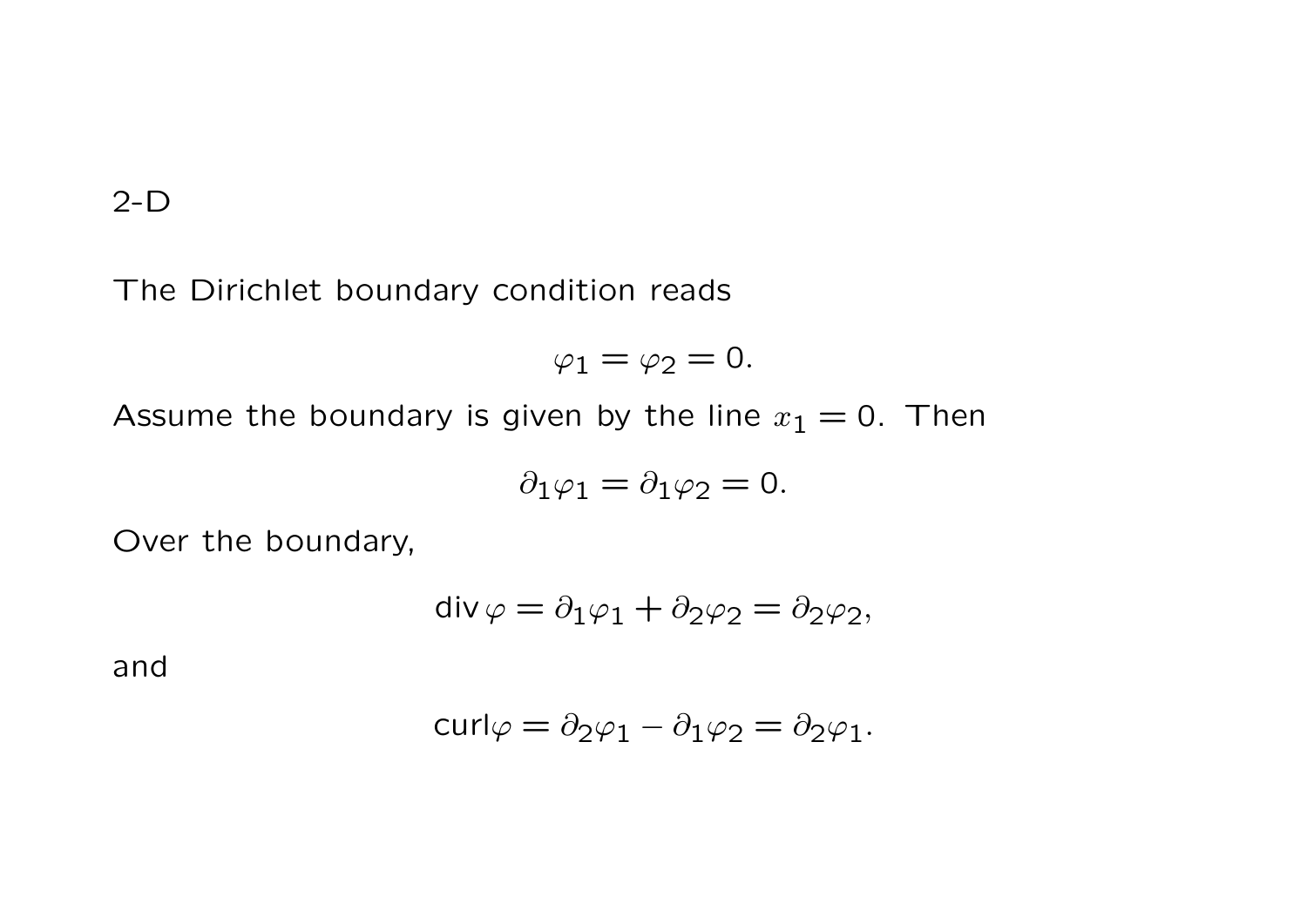

Normally, an incoming purely transversal wave produces, after bouncing, a longitudinal and a transversal wave of the same order up to a constant multiplicative factor (the transmission constant). This is the case when the tangential component of the incoming ray is small enough.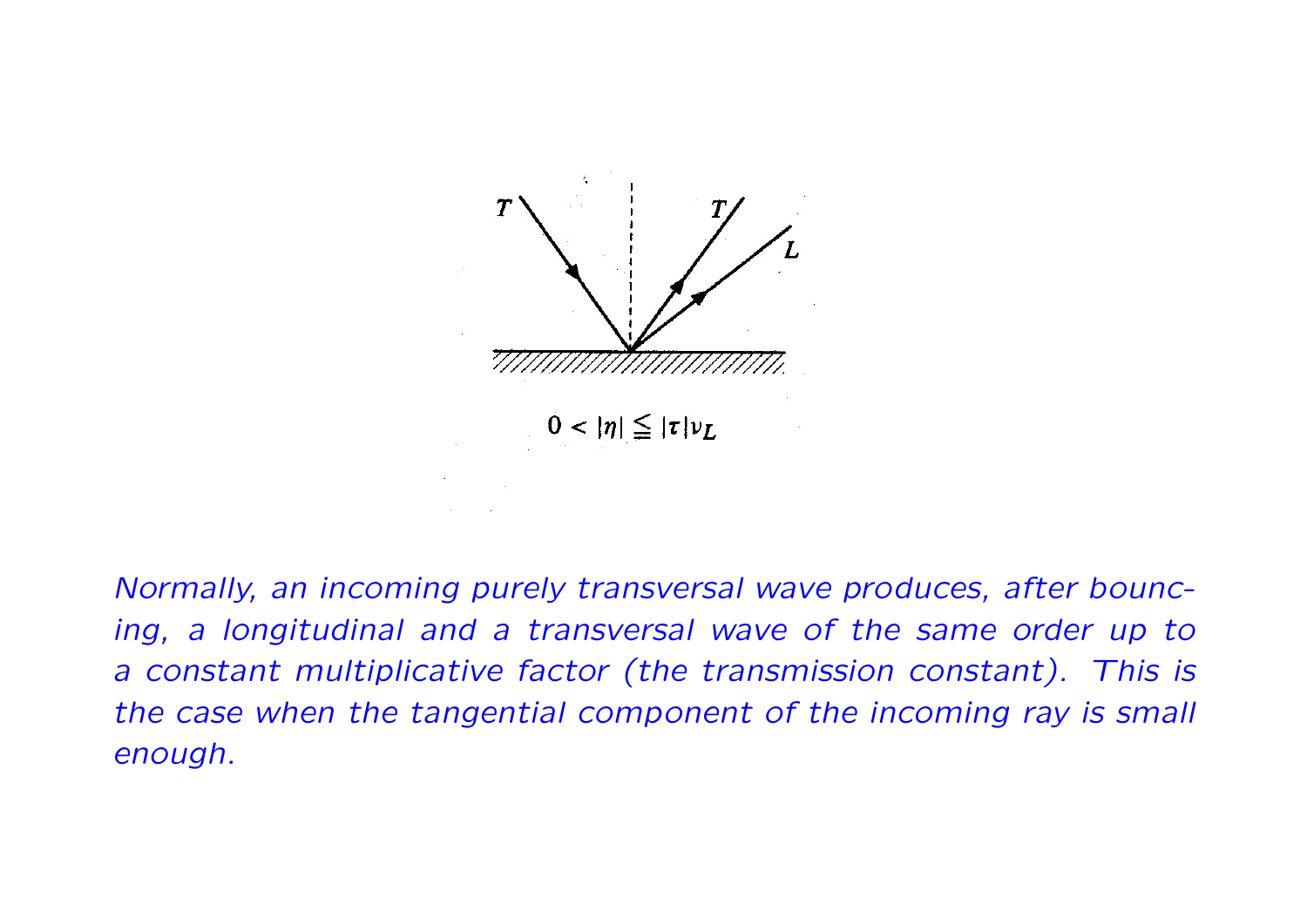

 $|\tau| \nu_L < |\eta| < |\tau| \nu_T$ 

However, when the incoming wave is almost tangential, no longitudinal waves are generated after bouncing.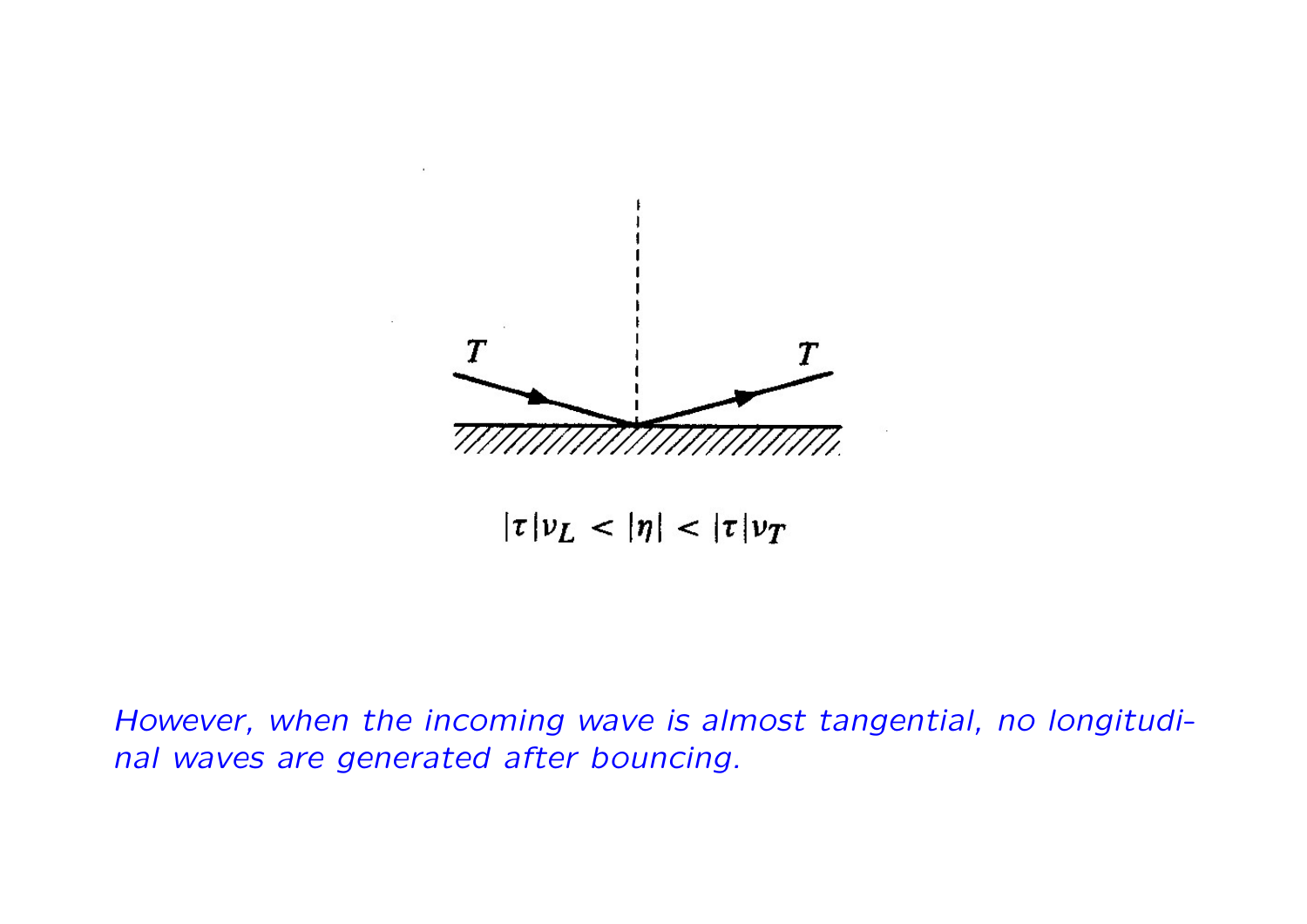More precisely: One can generate a purely transversal wave in the interior of the domain. It remains purely transversal up to the time in which it reaches the interface. When this happens part of the energy is transfered into the longitudinal component. But this only affects a lower order energy, with a loss of one derivative. This makes the inequality above impossible.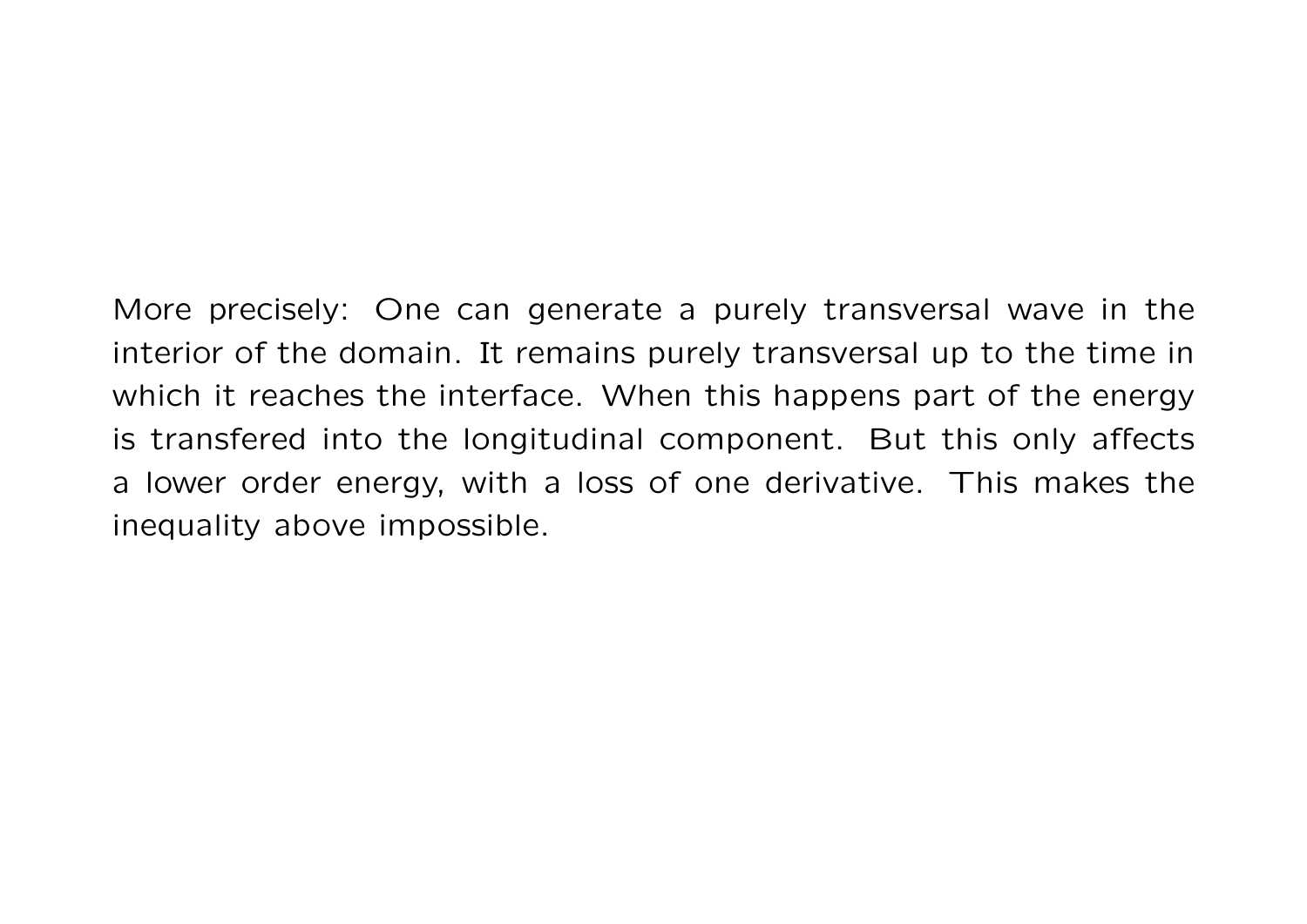### AN EXAMPLE: PERPENDICULAR RAYS IN 2-D.

Assume the boundary is given by  $x_1 = 0$ . Consider a transversal wave that propagates in the  $x_1$  direction, reaching the interface perpendicularly.

It has the form:

$$
\left(\begin{array}{c} 0 \\ 1 \end{array}\right) e^{i(x_1\xi_1 + \tau t)}.
$$

Note that, in the present case,

 $* \xi' = 0$ , normal incidence.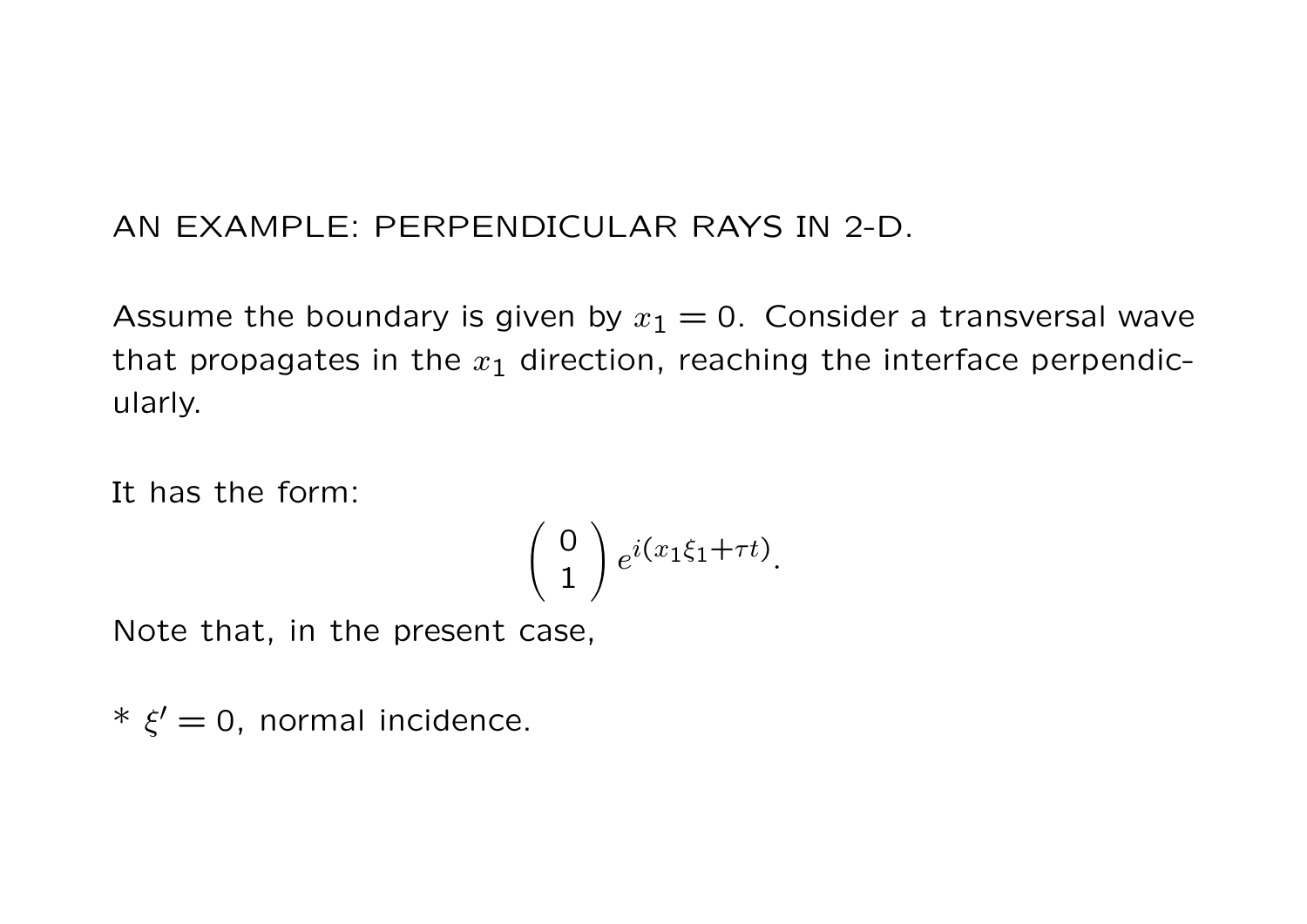\* The vector  $\begin{pmatrix} 0 \\ 1 \end{pmatrix}$ 1  $\setminus$ is taken as amplitude to guarantee that the incoming wave is purely transversal:  $\partial_2\varphi_1 - \partial_1\varphi_2 \equiv 0$ .

\* To guarantee it is a transversal wave:  $\tau^2 = \mu \xi_1^2$ .

The reflected transversal wave wil have a similar form

$$
a_T\left(\begin{array}{c} 0\\1 \end{array}\right)e^{i(-x_1\xi_1+\tau t)},
$$

 $a_T$  being the reflection coefficient of transversal waves.

The reflected longitudinal one will be of the form

$$
a_L\left(\begin{array}{c}1\\0\end{array}\right)e^{i(\sqrt{\mu}x_1\xi_1/\sqrt{\lambda+2\mu}+\tau t)}.
$$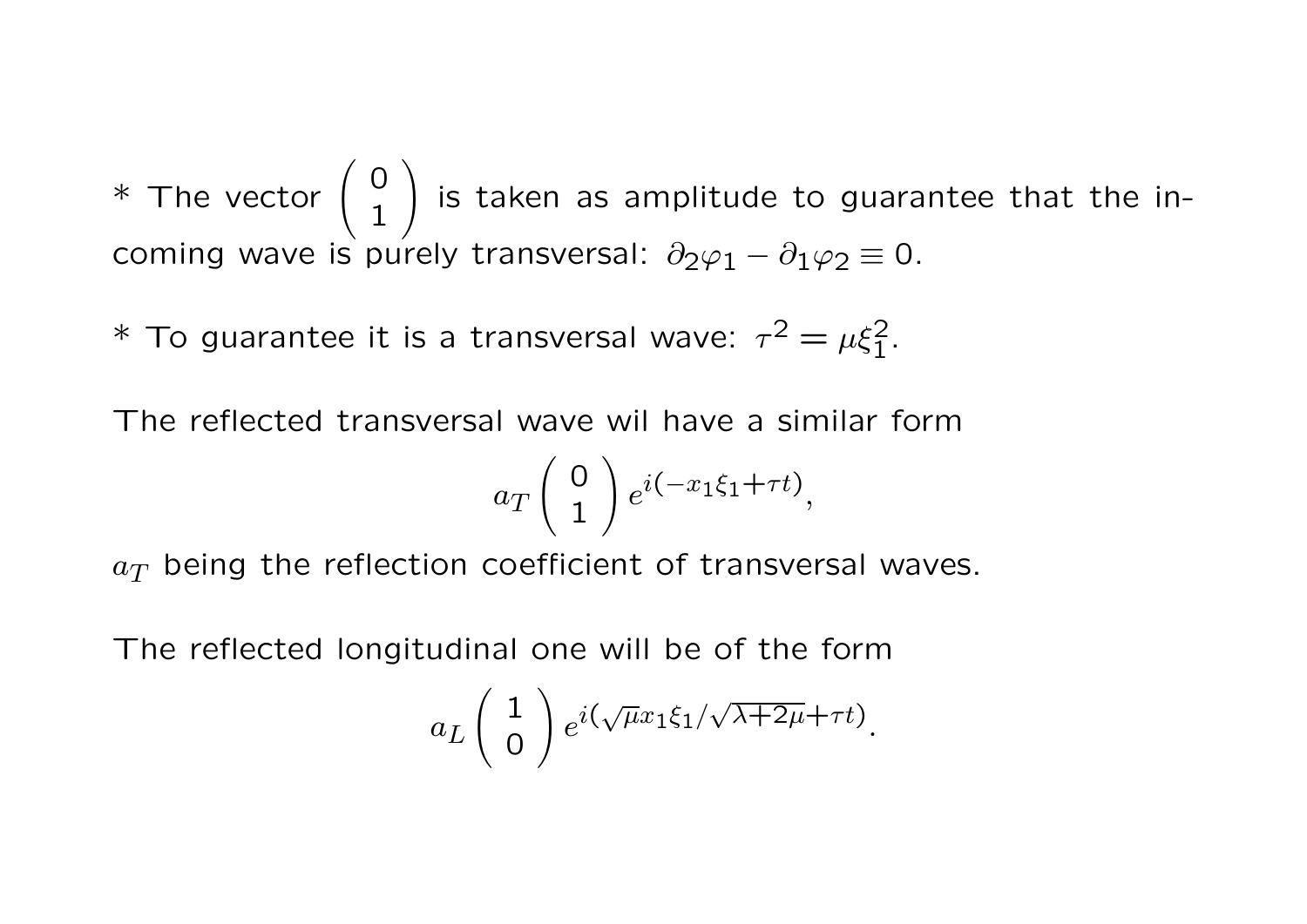The overall solution will be the superposition of these three contributions:

$$
\begin{pmatrix} 0 \\ 1 \end{pmatrix} e^{i(x_1\xi_1 + \tau t)} + a \begin{pmatrix} 0 \\ 1 \end{pmatrix} e^{i(-x_1\xi_1 + \tau t)} + a_L \begin{pmatrix} 1 \\ 0 \end{pmatrix} e^{i(\sqrt{\mu}x_1\xi_1/\sqrt{\lambda + 2\mu} + \tau t)}.
$$

We now impose the Dirichlet boundary condition at  $x_1 = 0$ . Both components of the solution should vanish.

This implies immediately:

$$
* \ a_L = 0
$$

\* 1 + 
$$
a_T = 0
$$
, i. e.  $a_T = -1$ .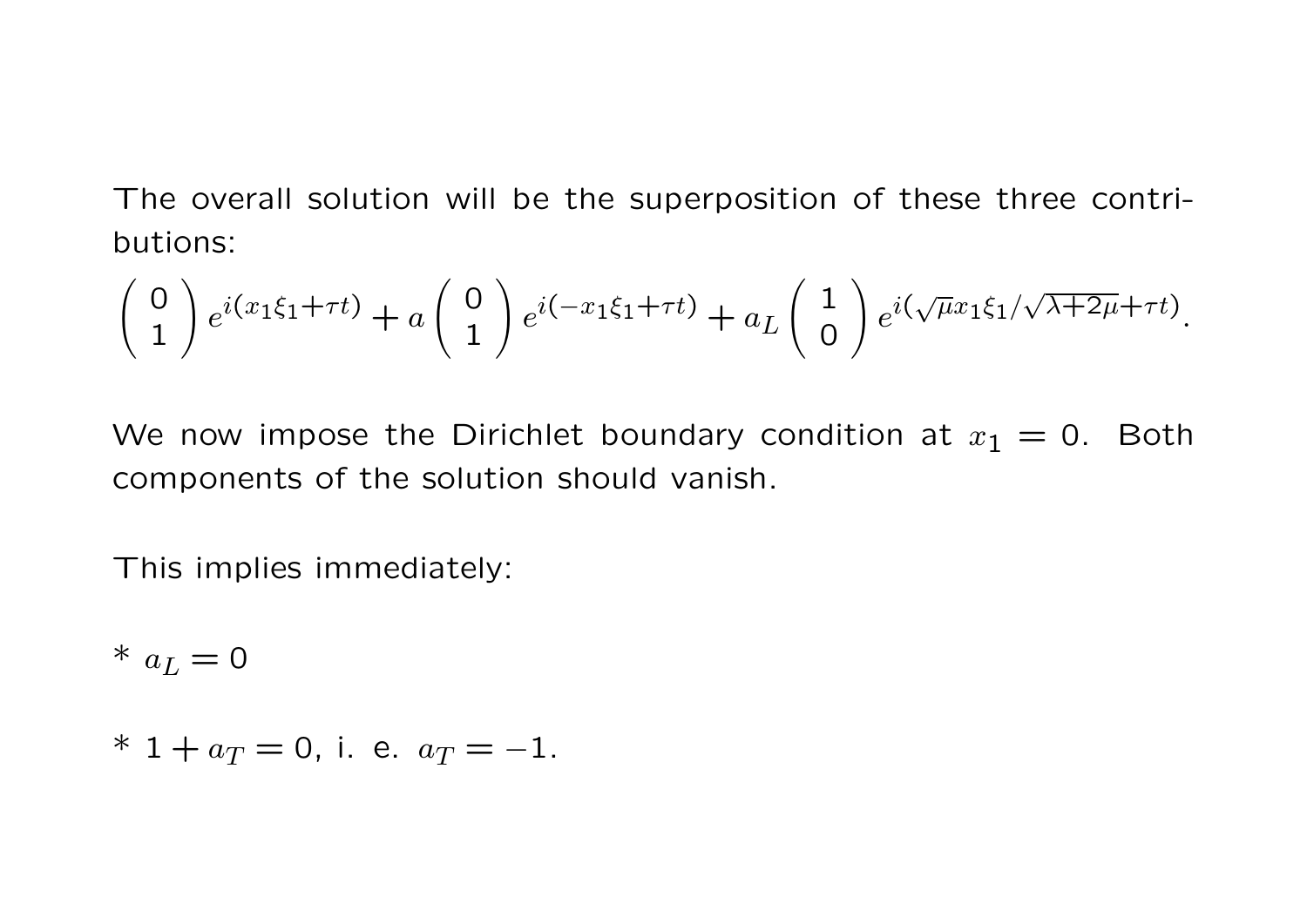That means that the transversal wave is reflected into a purely transversal wave without contributing to the longitudinal component at all.

THIS IS AN EXTREME SITUATION IN WHICH A MEASUREMENT OF THE LONGITUDINAL COMPONENT DOES NOT PROVIDE ANY INFORMATION ABOUT THE TRANSVERSAL ONE.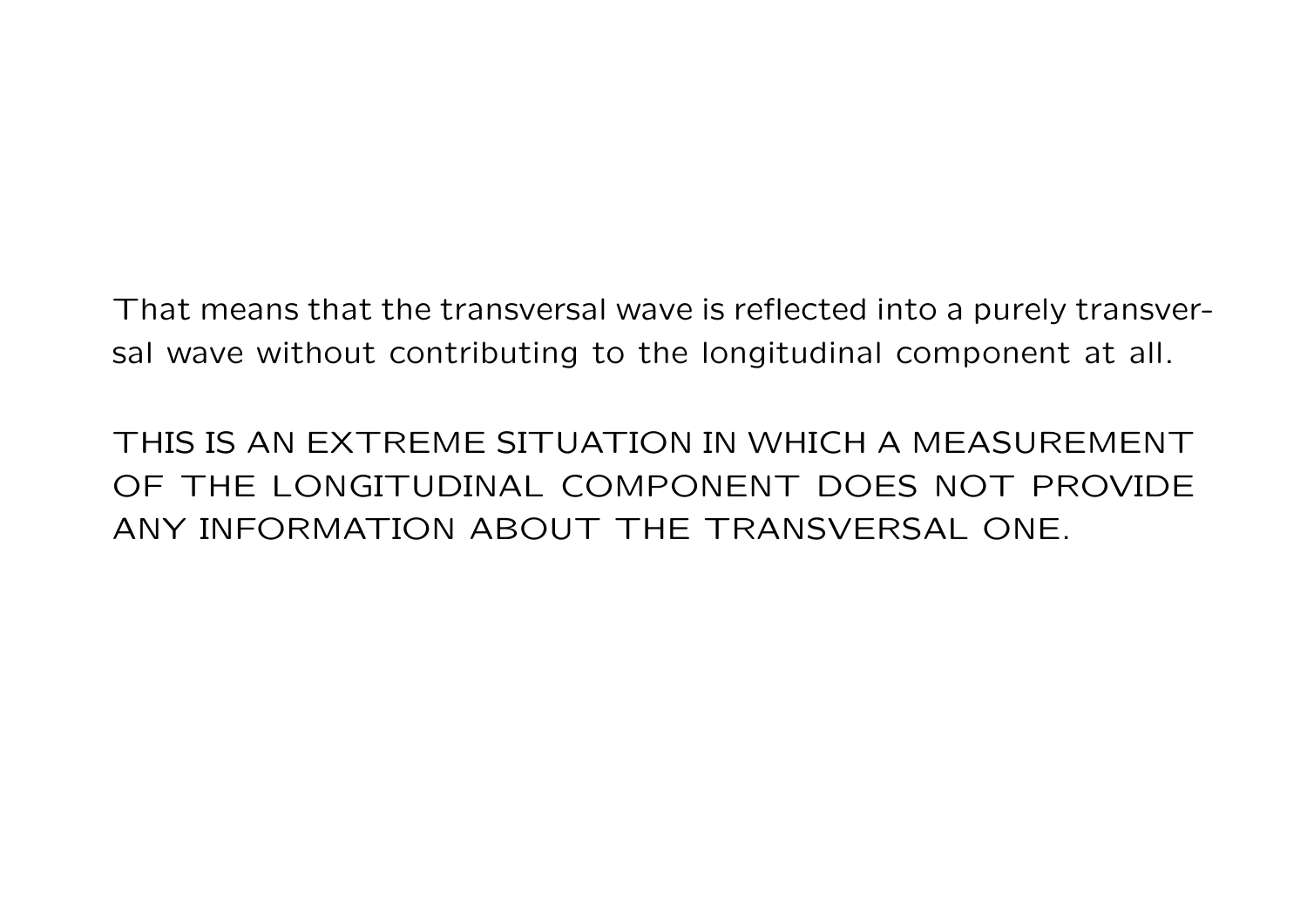Theorem 2 For domains in which there is a ray of Geometric Optics of arbitrarily large length which is always reflected on the boundary perpendicularly or almost tangentially, the exponential decay property does not hold.

This happens for instance to all convex domains. But to many others too. For those that a diameter exists, for instance.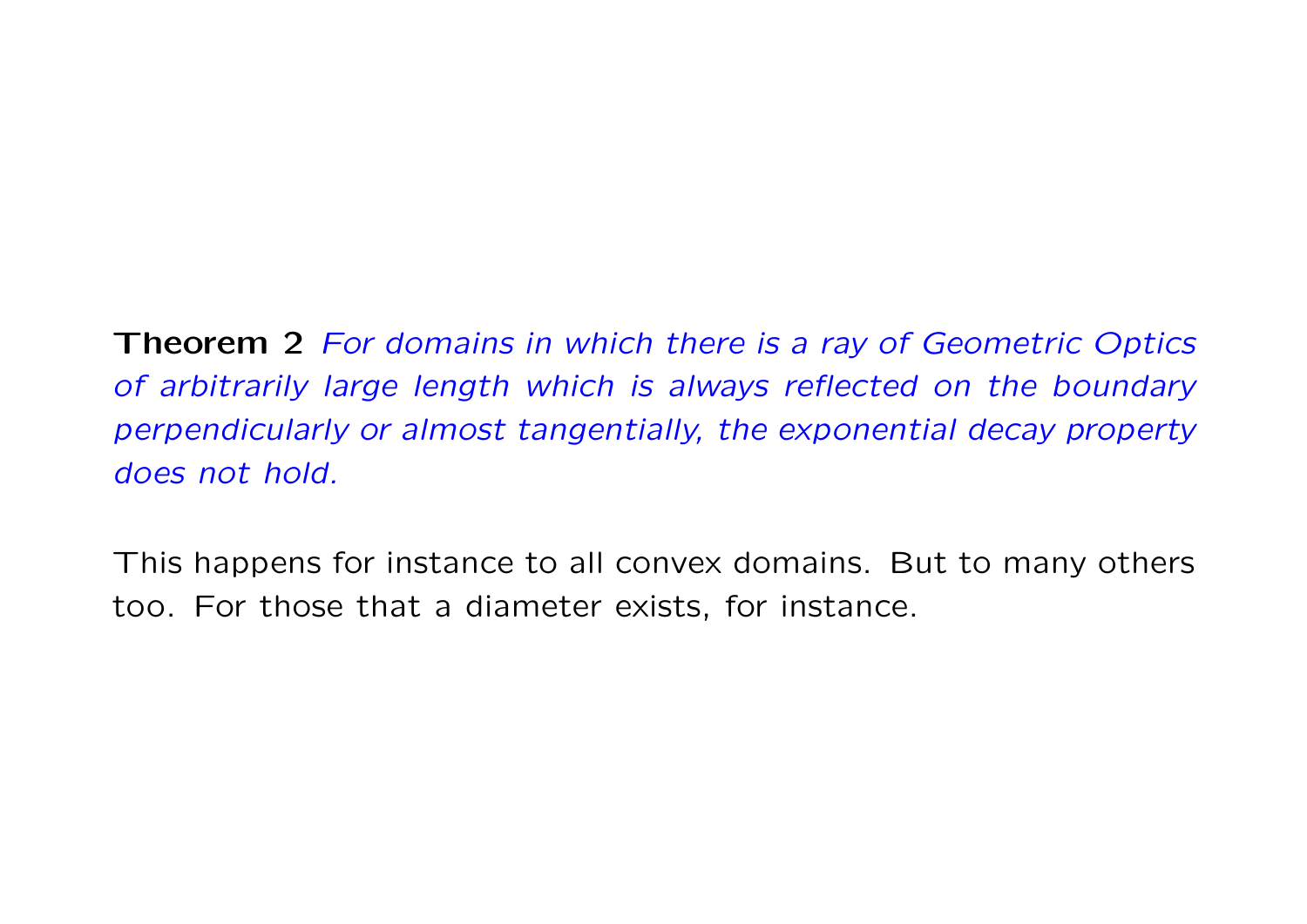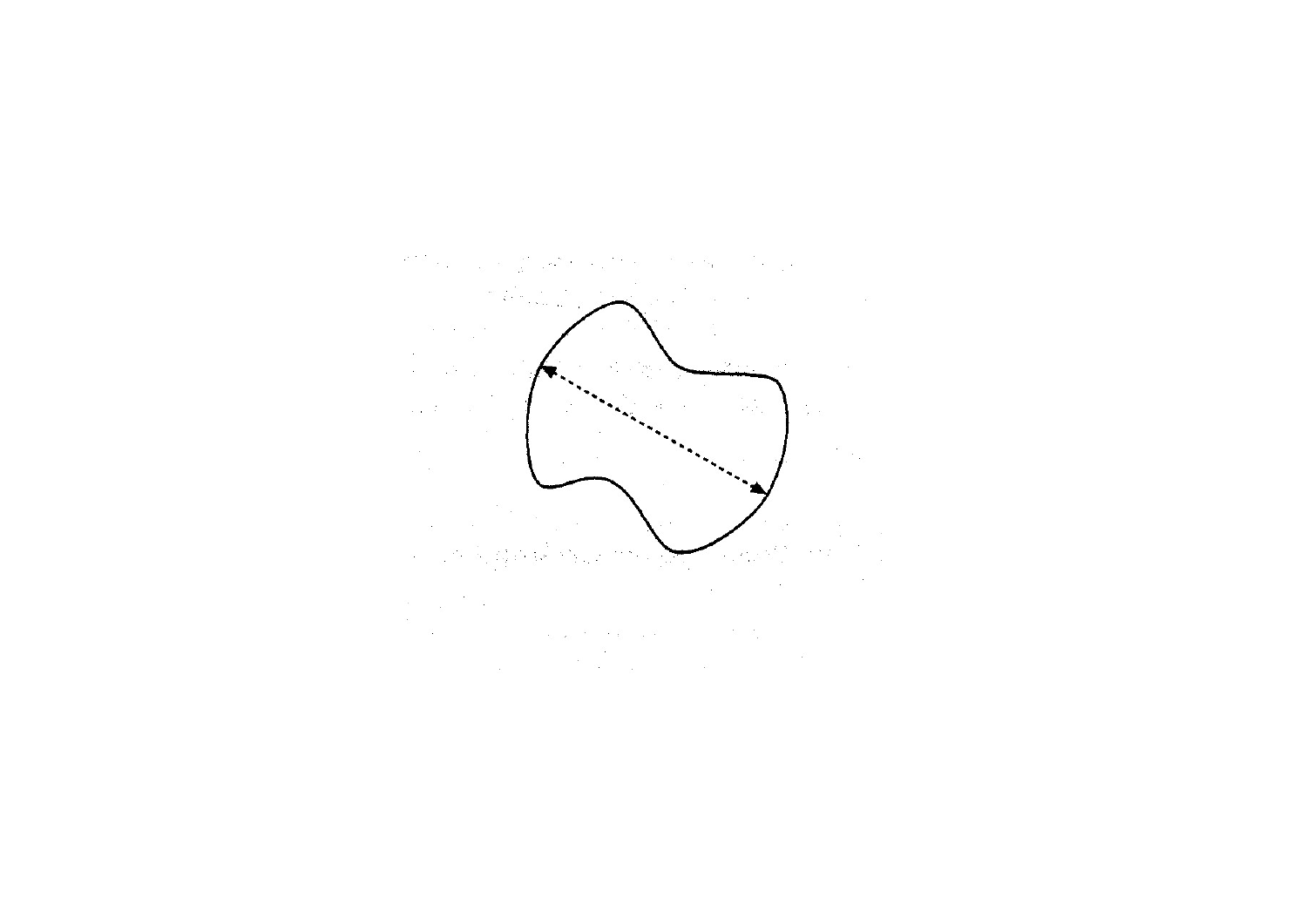

×.

- 20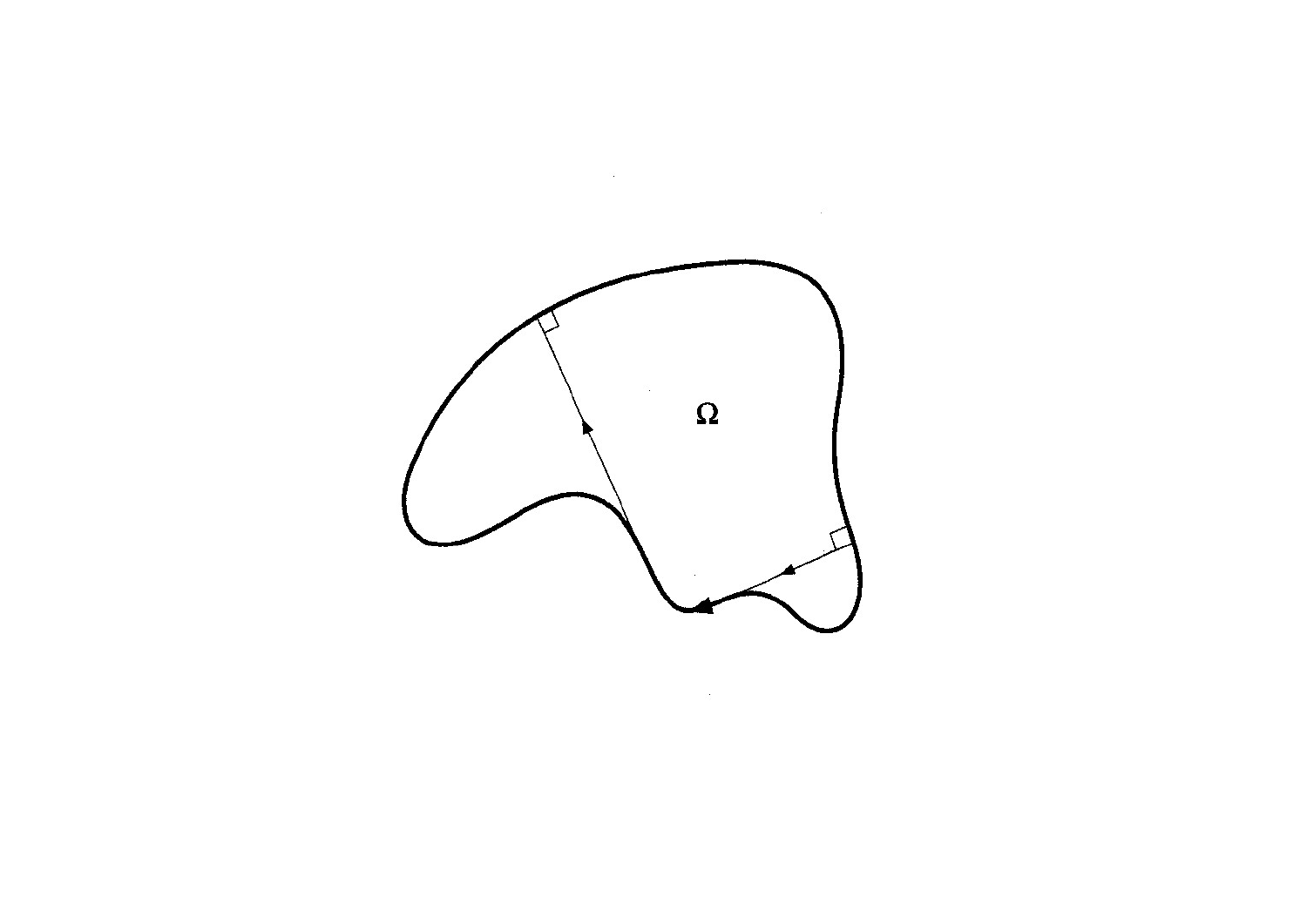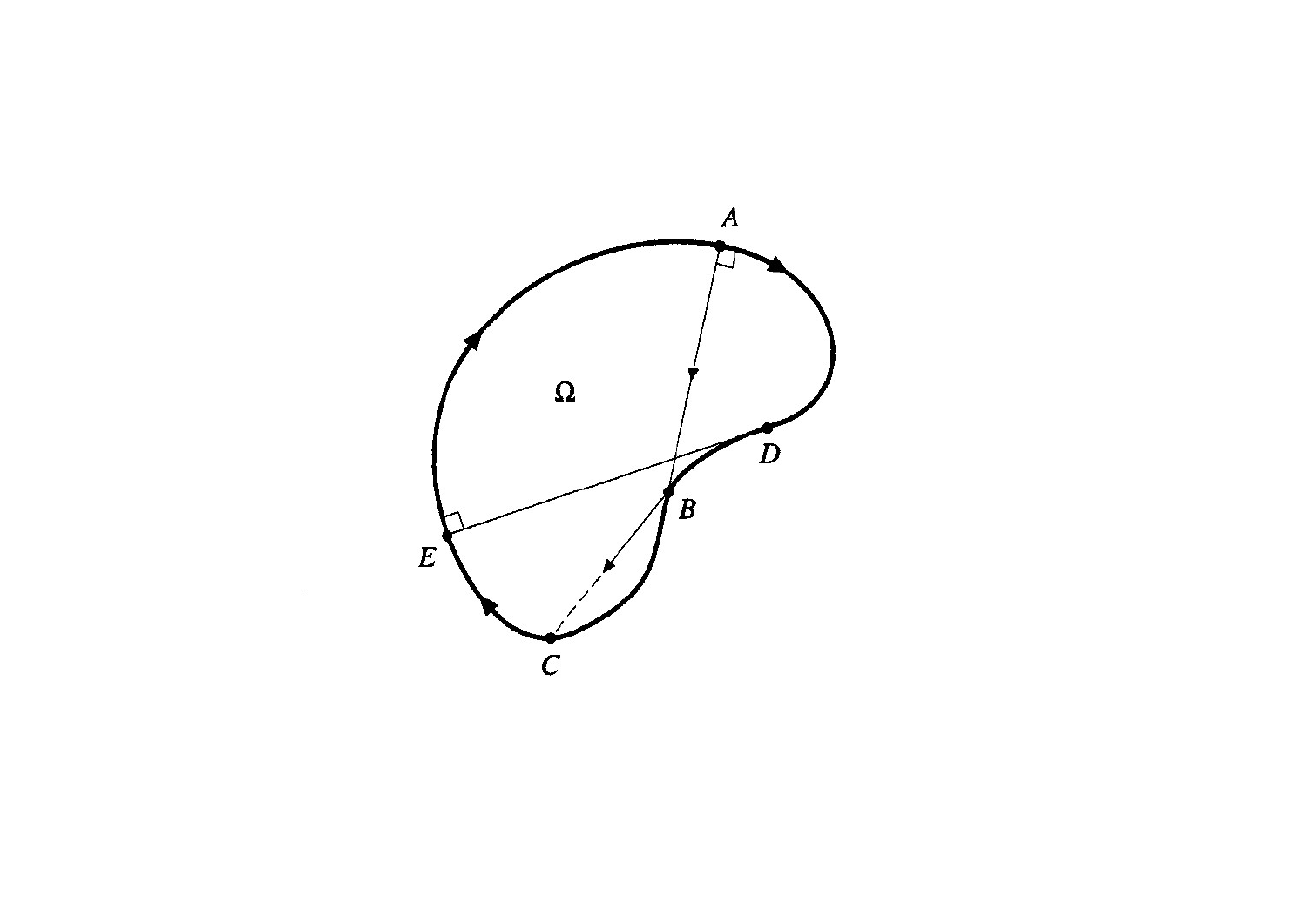According to the previous results:

• For most domains, each trajectory tends to zero. There are however pathological domains for which this does not hold.

A full classification of good and bad domains is still to be done (Pompeiu's problem).

• Even if each individual solution tends to zero, for most domains, the decay rate is not uniformly exponential. That is the case for instance for all domains which have tangent or perpendicular rays to the boundary.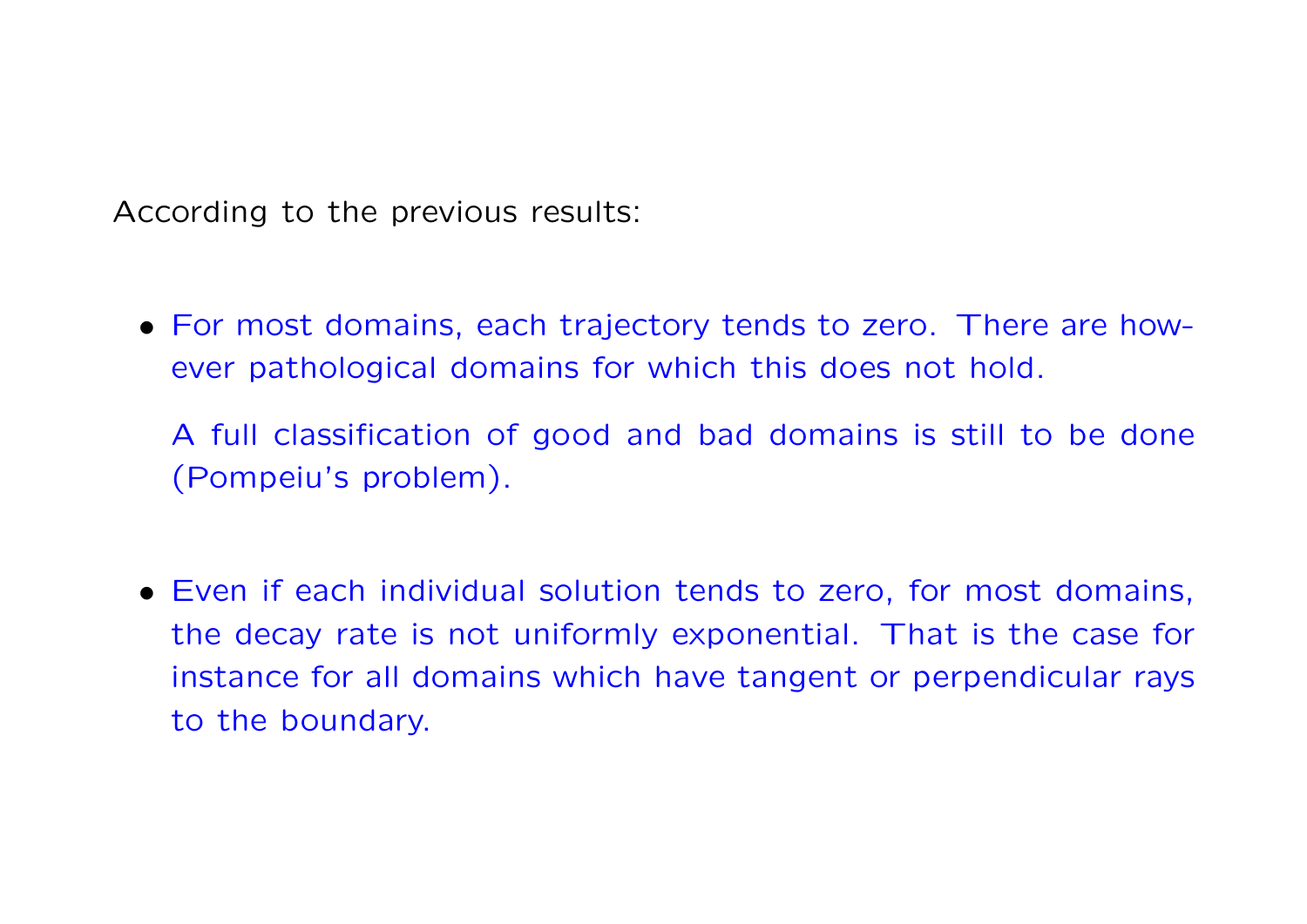# ARE THERE DOMAINS WITHOUT RAYS THAT ARE ALWAYS TANGENTIAL OR PERPENDICULAR?

In those domains exponential decay holds, under assumption (C) and for suitable ranges of values of the Lamé constants,  $\lambda$  and  $\mu$ .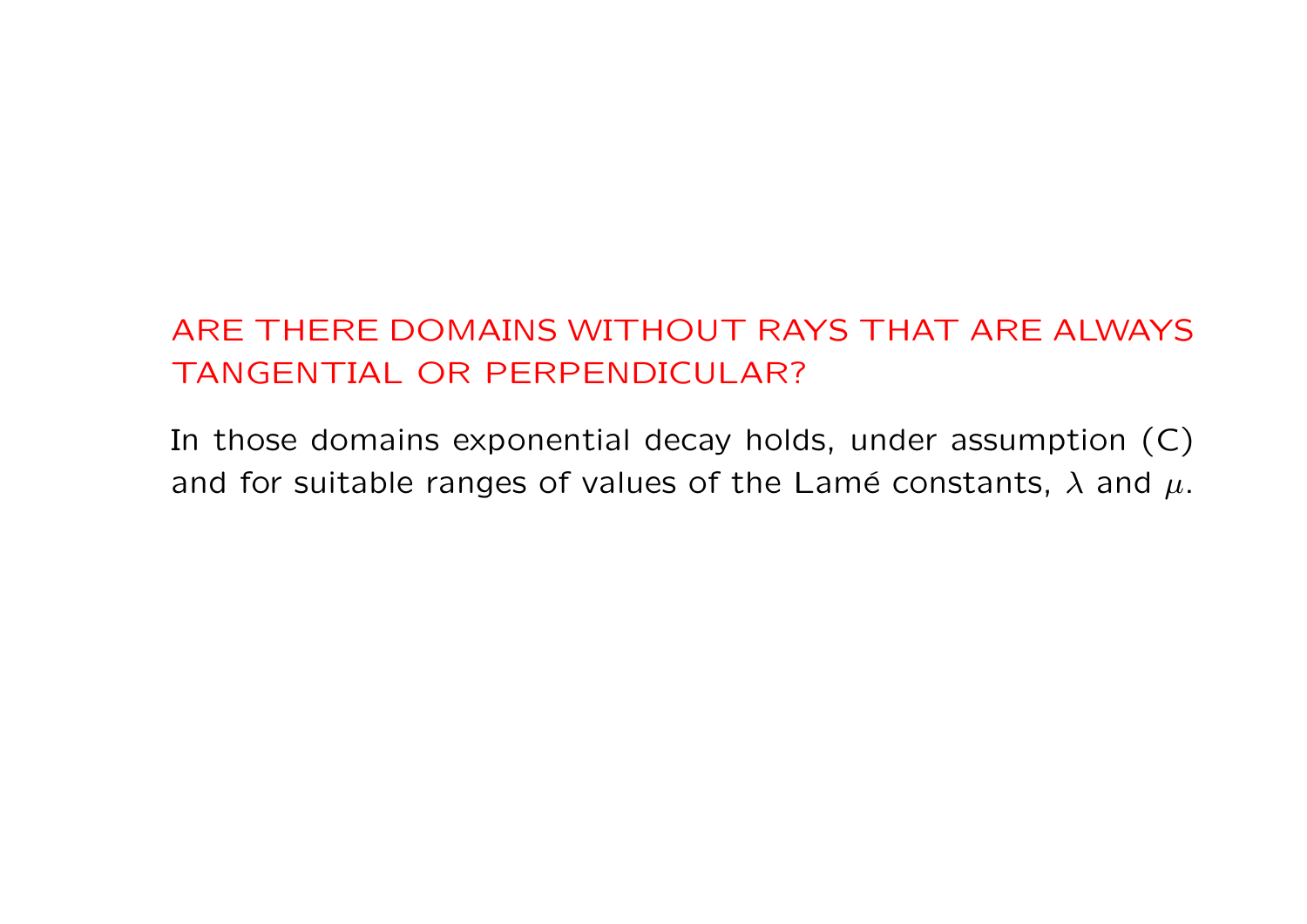Here is one:



 $\mathcal{L}$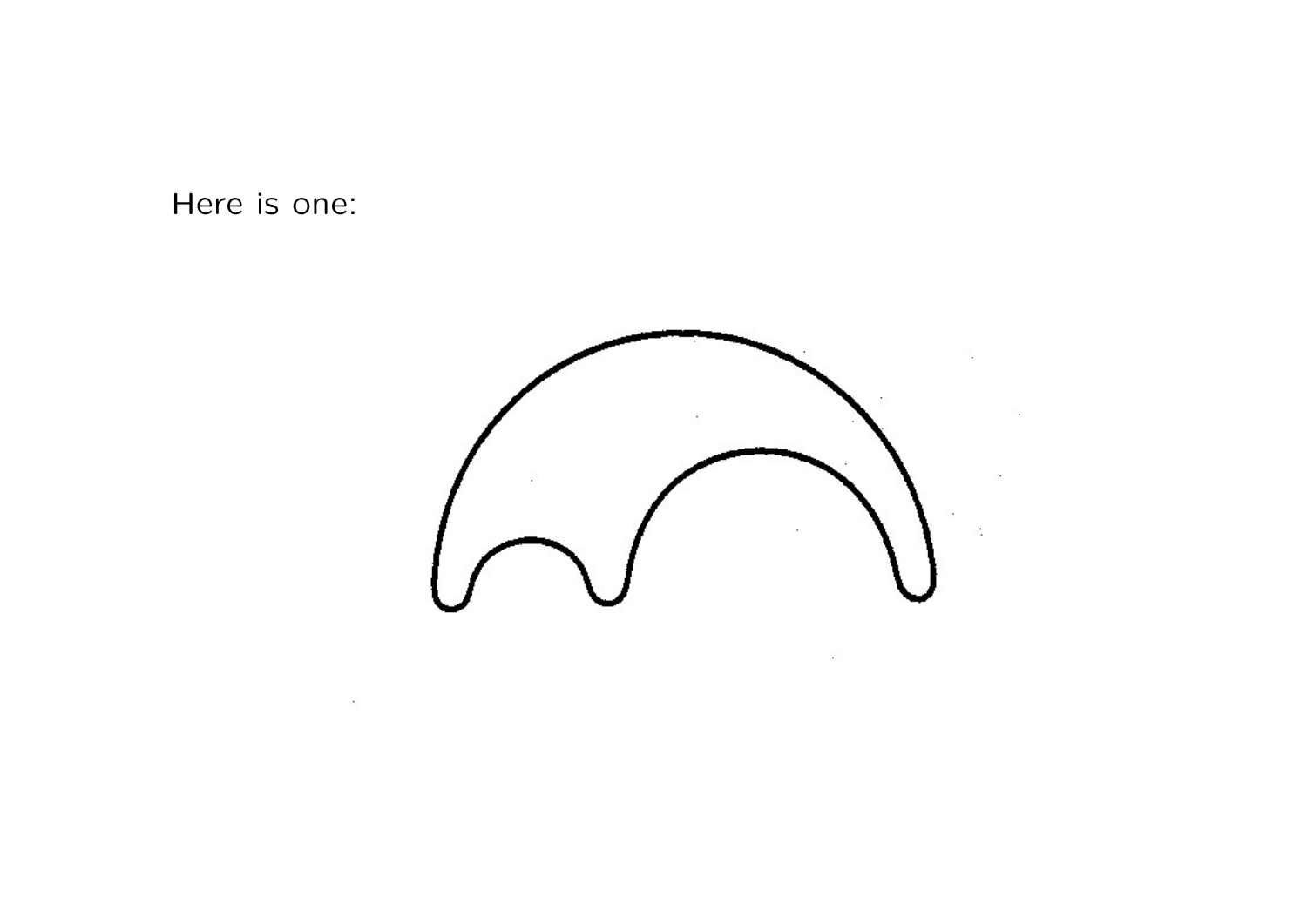BUT, WHAT HAPPENS IN THE MOST FREQUENT SITUA-TION IN WHICH (C) HOLDS, BUT THERE ARE PERPENDIC-ULAR OR TANGENT RAYS.

We know that there is no exponential decay. What else can be said?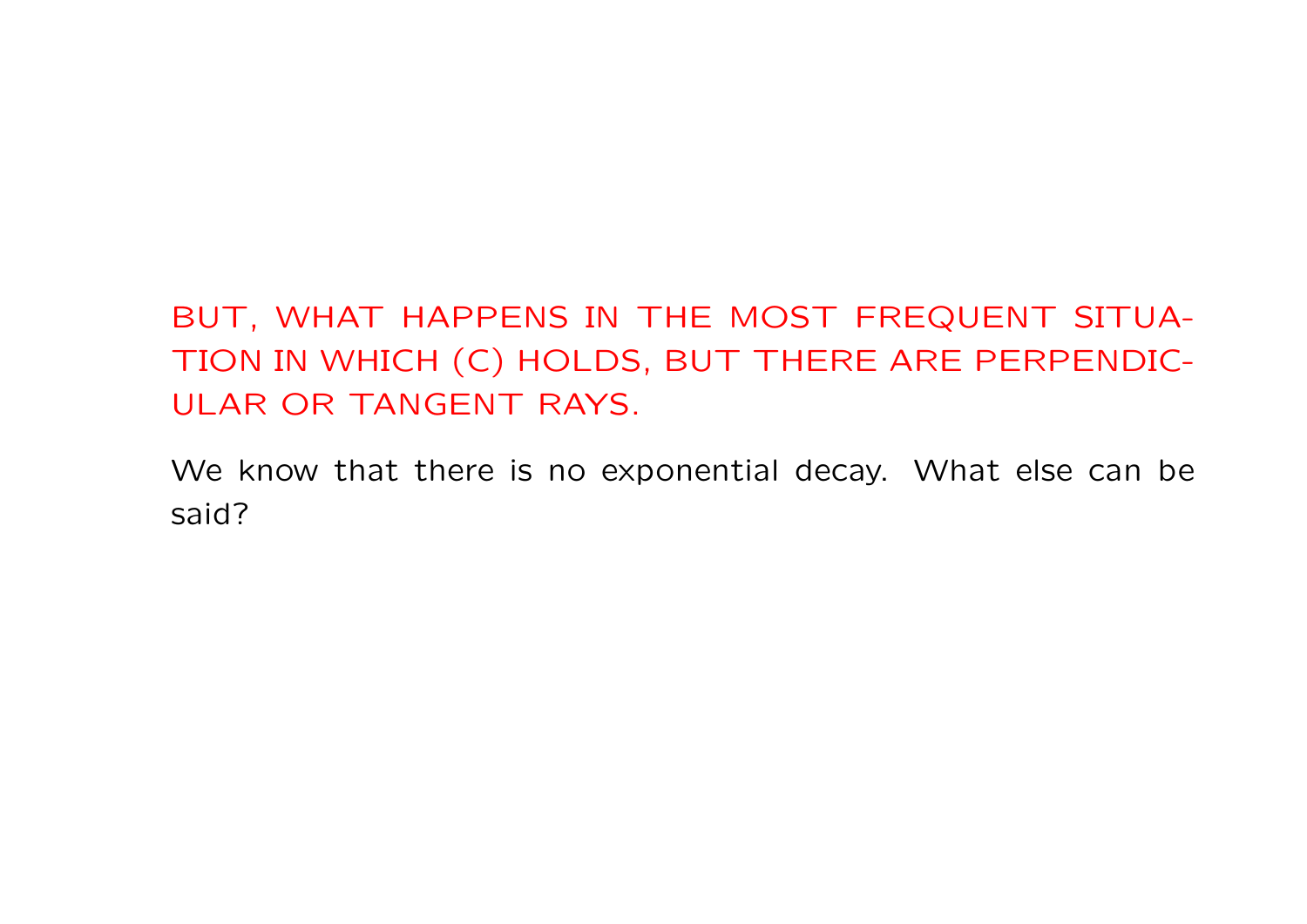Theorem 3 Inequalities with deffect. For most domains, if  $T$ is large enough, the following holds: If  $u \in (\mathcal{D}'(\Omega \times (0,T)))^2$  solves

$$
u_{tt} - \mu \Delta u - (\lambda + \mu) \nabla \operatorname{div} u = 0 \quad \text{in} \quad \Omega \times (0, T),
$$
  
 
$$
u = 0 \quad \text{on} \quad \partial \Omega \times (0, T), \tag{18}
$$

and

$$
\operatorname{div} u \in L^2(\Omega \times (0,T)) \tag{19}
$$

it follows that

$$
u \in L^2(\Omega \times (0,T)).
$$
 (20)

Note that this result provides a global information on  $u$  in terms of div  $u$ . But, as the plane wave analysis predicts, there is a loss of one derivative.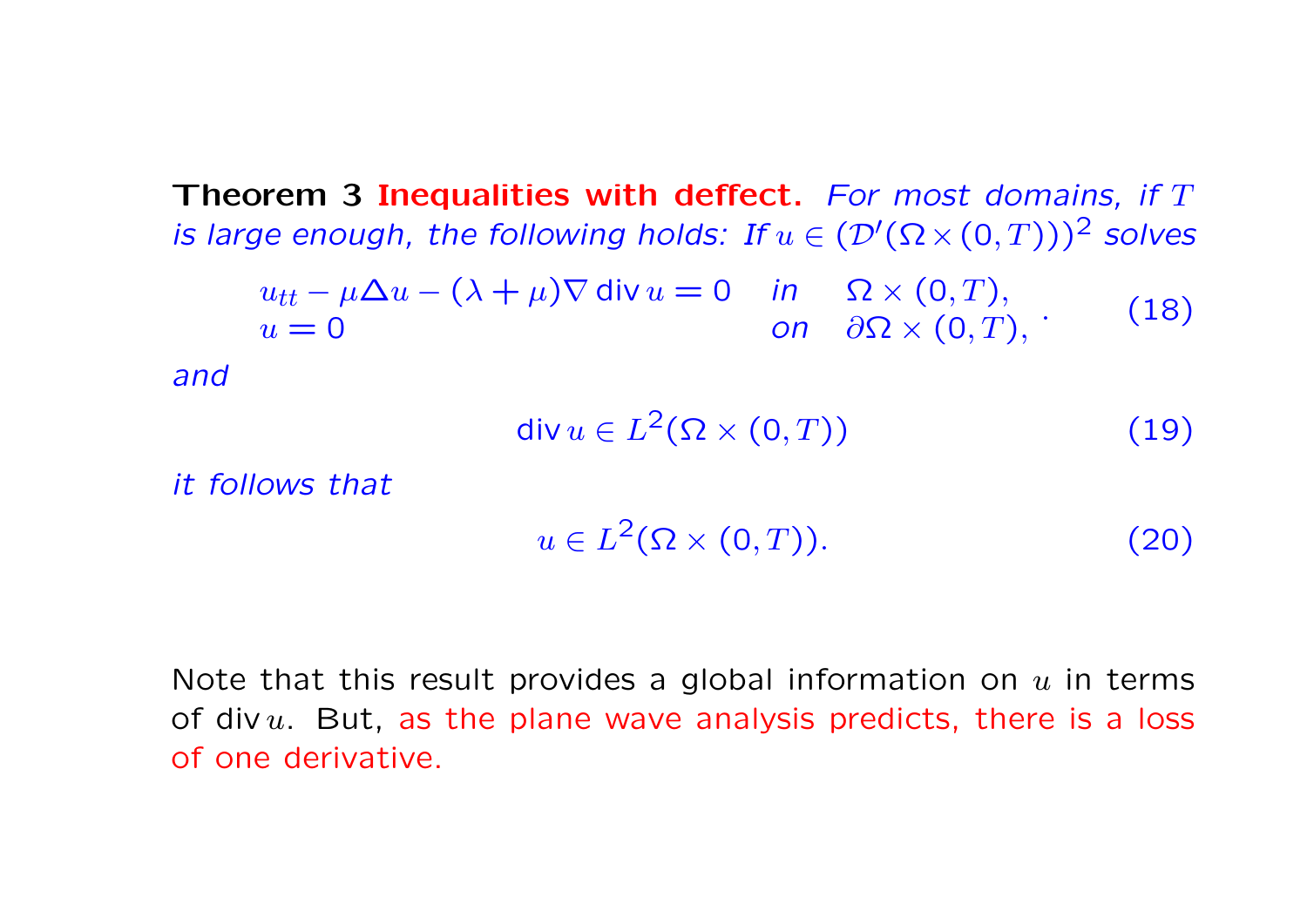As a consequence of this, the following holds:

Theorem 4 Polynomial decay. For most domains, there exists  $C > 0$  such that

$$
E(t) \leq \frac{C}{t} \| (u^0, u^1, \theta^0) \|_D^2, \forall t > 0 \tag{21}
$$

for every solutionwith initial data in the domain

 $D = (H^2 \cap H_0^1(\Omega))^2 \times (H_0^1(\Omega))^2 \times (H^2 \cap H_0^1(\Omega)).$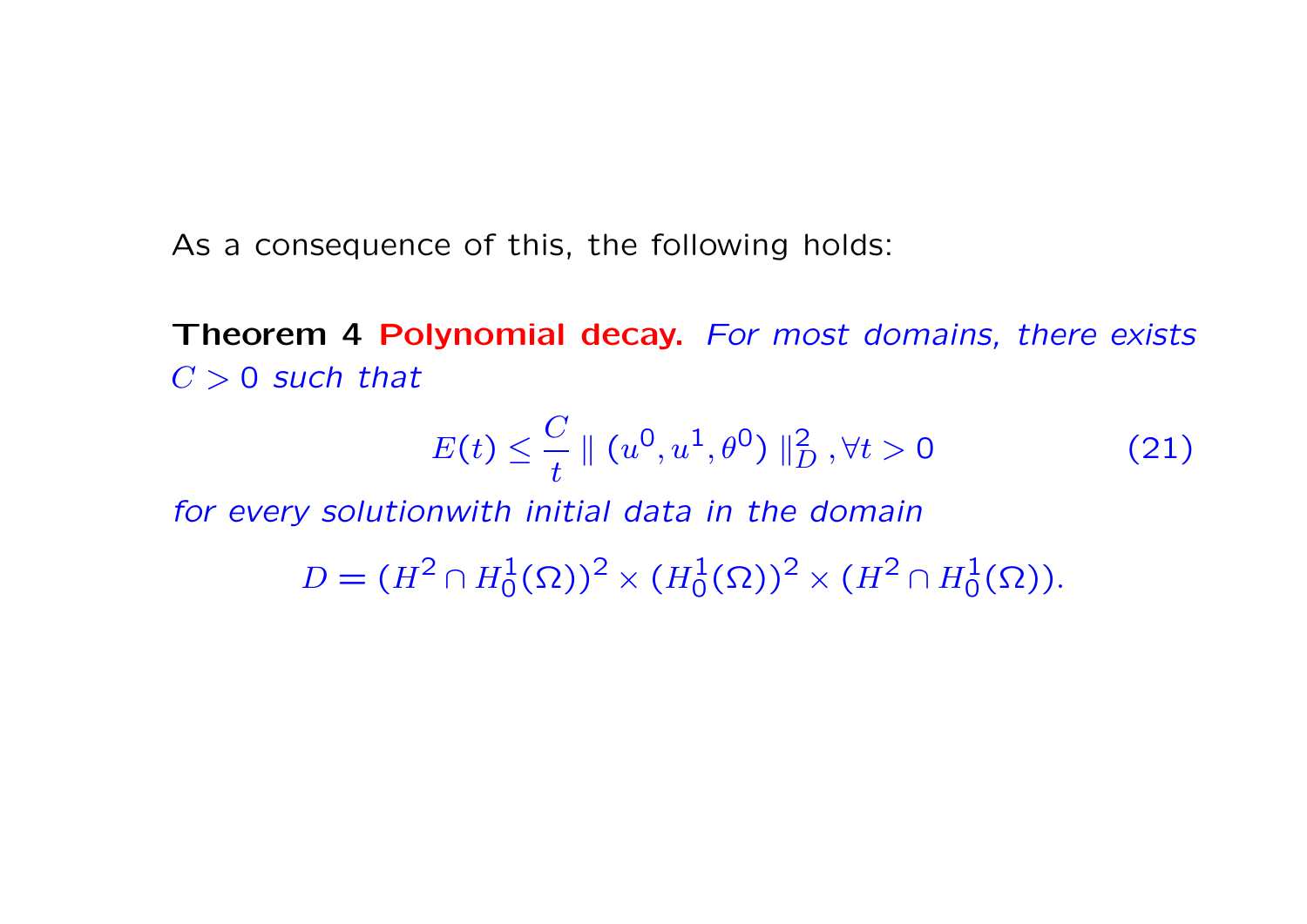#### REMARK:

In order to get polynomial decay we have chosen to work with smooth initial data, with one more  $L^2$ -derivative than finite energy solutions. This is necessary.

Indeed, there is a classical and easy result in the theory of semigroups showing that for a dissipative semigroup, either the norm of the semigroup tends to zero or there are solutions for which the decay rate is arbitrarily slow.

In our case, we know the decay rate is not uniform. We can only expect some decay rate by restricting the class of solutions under consideration.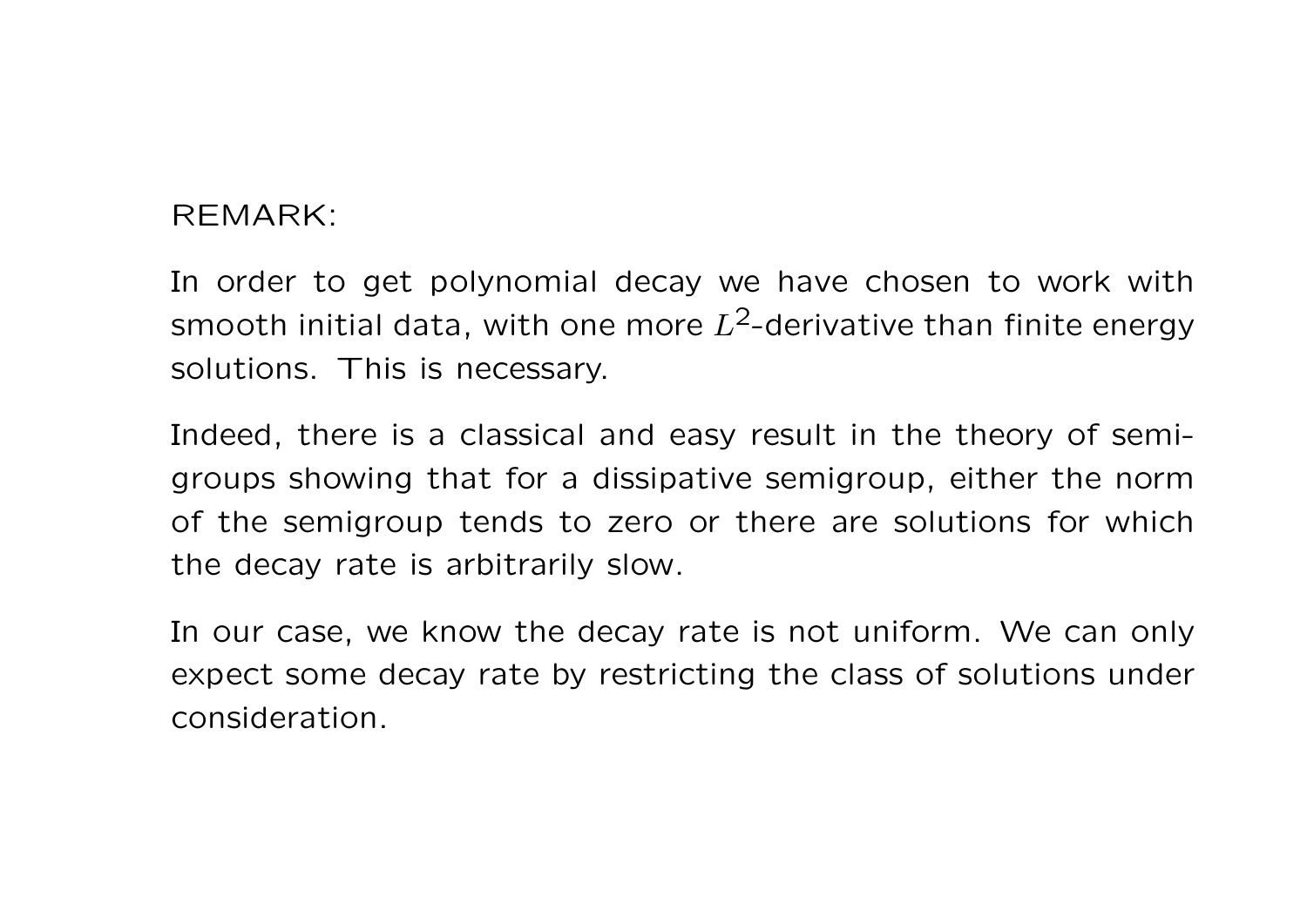In addition to the energy space  $H$ , we have introduced the domain D of the generator of the semigroup  $S(t)$ :

$$
D = (H^2 \cap H_0^1(\Omega))^2 \times (H_0^1(\Omega))^2 \times (H^2 \cap H_0^1(\Omega)), \tag{22}
$$

endowed with the natural norm. We also introduce the space  $H_{-1}$ , dual of D with respect to the pivot space H. It then follows that

$$
||S(t)(u^0, u^1, \theta^0)||_D \le ||(u^0, u^1, \theta^0)||_D, \forall t > 0
$$
 (23)

for all  $(u^0, u^1, \theta^0) \in D$  and also, the interpolation inequality,

 $||(u^0, u^1, u^0)||_H^2 \le ||(u^0, u^1, \theta^0)||_D ||(u^0, u^1, \theta^0)||_{H_{-1}}, \forall (u^0, u^1, \theta^0) \in D.$ (24)

As we have seen

 $||S(T)(u^0, u^1, \theta^0)||_{H_{-1}}^2 \leq C[||(u^0, u^1, \theta^0)||_H^2 - ||S(T)(u^0, u^1, \theta^0)||_H^2].$ (25)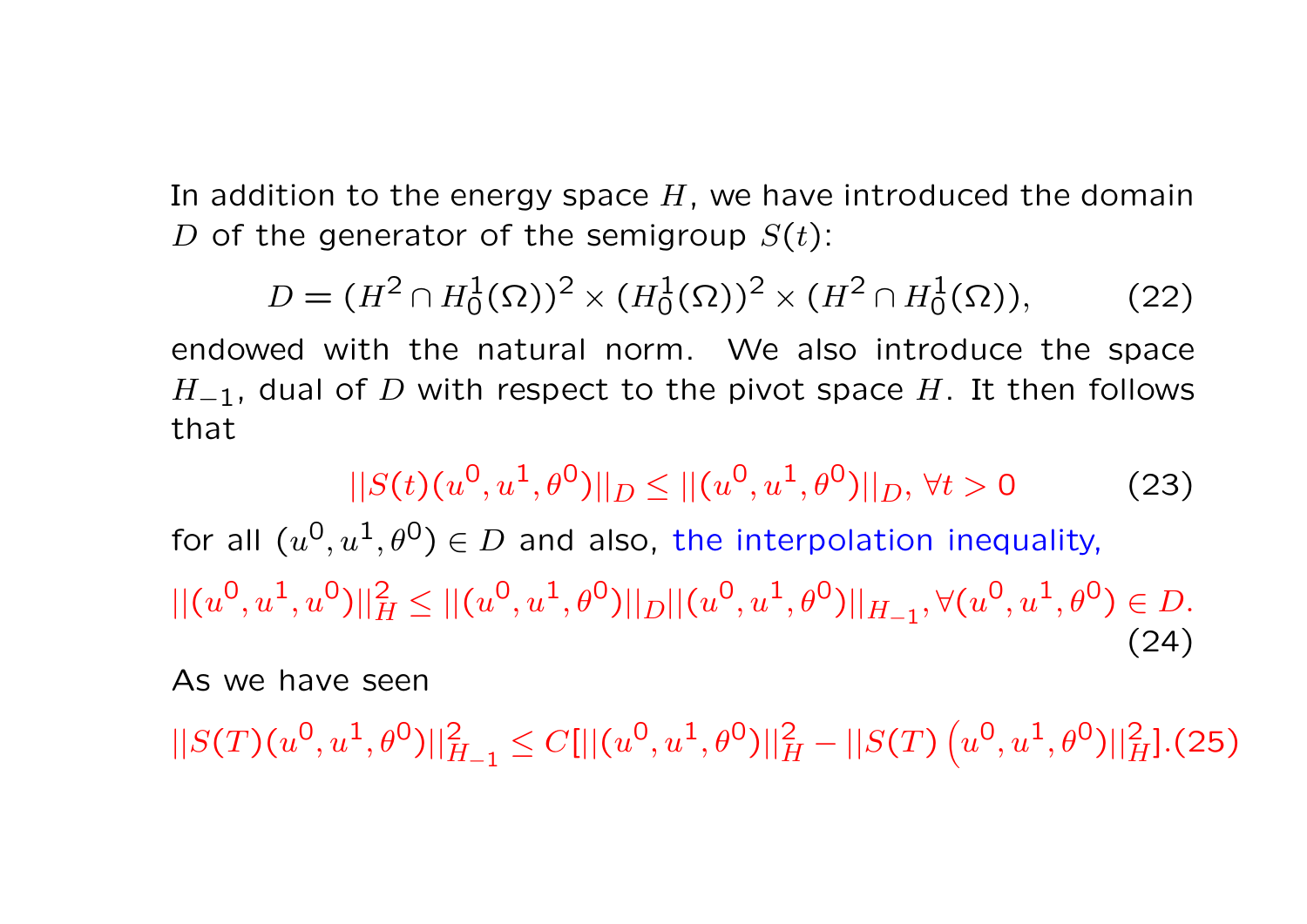Let us introduce the sequence of positive numbers

$$
\alpha_n = \left| S(nT)(u^0, u^1, \theta^0) \right|_H^2.
$$

We have

$$
\alpha_n - \alpha_{n+1} \ge \frac{1}{C} \Big| S((n+1)T)(u^0, u^1, \theta^0) \Big|_{H_{-1}}^2
$$

which combined with previous results gives

$$
\alpha_n - \alpha_{n+1} \ge \frac{\alpha_{n+1}^2}{C \left| S((n+1)T)(u^0, u^1, \theta^0) \right|_D^2} \ge \frac{\alpha_{n+1}^2}{C \left| (u^0, u^1, \theta^0) \right|_D^2}, \forall n \ge 1.
$$
\n(26)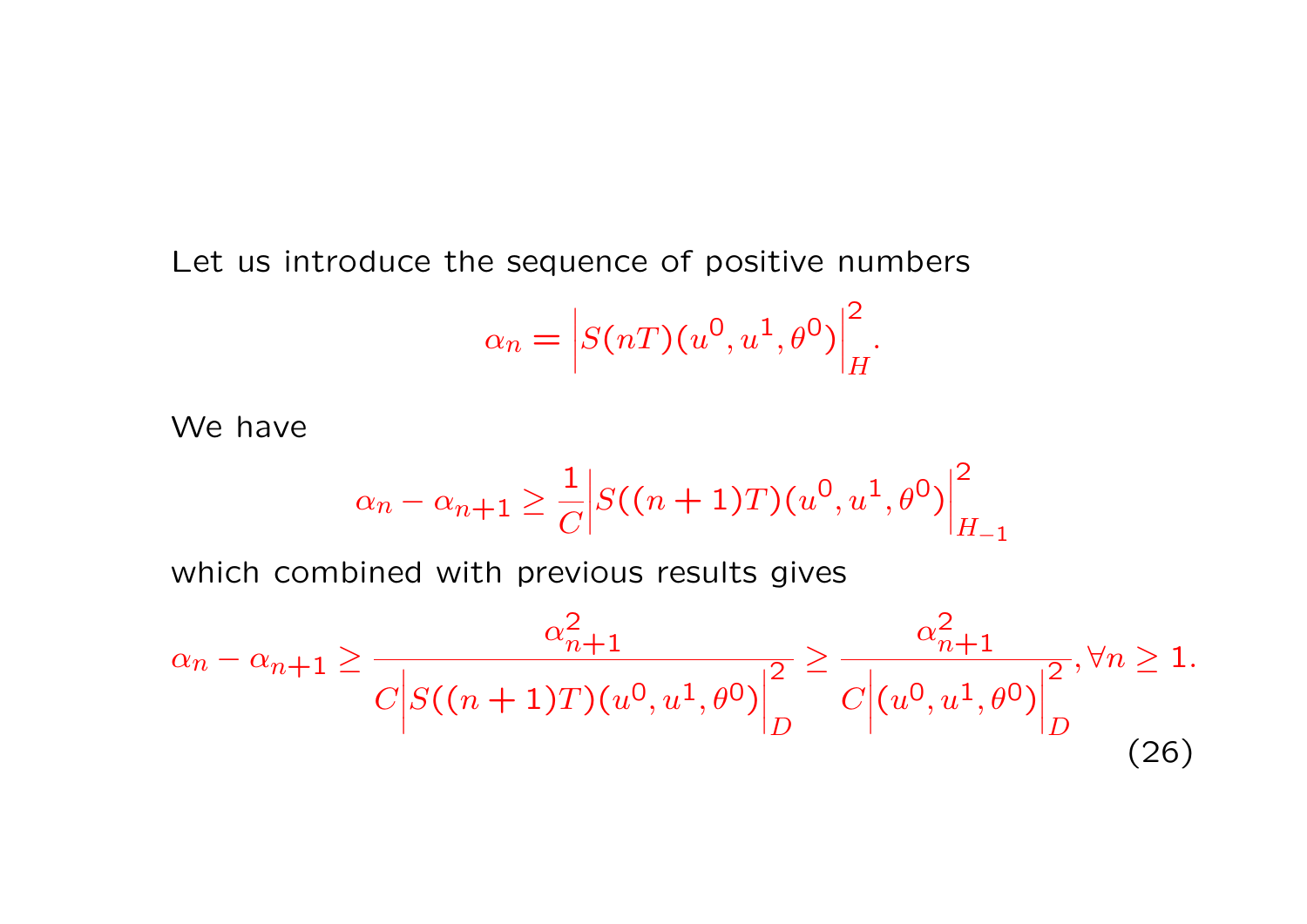Without loss of generality we may assume that  $\Big\}$  $\Big\}$  $\Big\}$  $\vert$  $(u^0, u^1, \theta^0)$  $\Big\}$  $\Big\}$  $|D|$  $= 1$ . Then,

$$
\alpha_{n+1}+\frac{\alpha_{n+1}^2}{C}\leq \alpha_n, \forall n\geq 1
$$

and  $\alpha_1 \leq 1$ .

It is then easy to see that  $\alpha_n \leq \beta_n$  for all  $n \geq 1$  where  $\beta_n$  solves

$$
\beta_{n+1} + \frac{\beta_{n+1}^2}{C} = \beta_n, \forall n \ge 1
$$

with  $\beta_1 = 1$ .

It is clear that  $\beta_n \leq C'/n$ , for some  $C' > 0$  and all  $n \geq 1$ .

#### EXERCISE!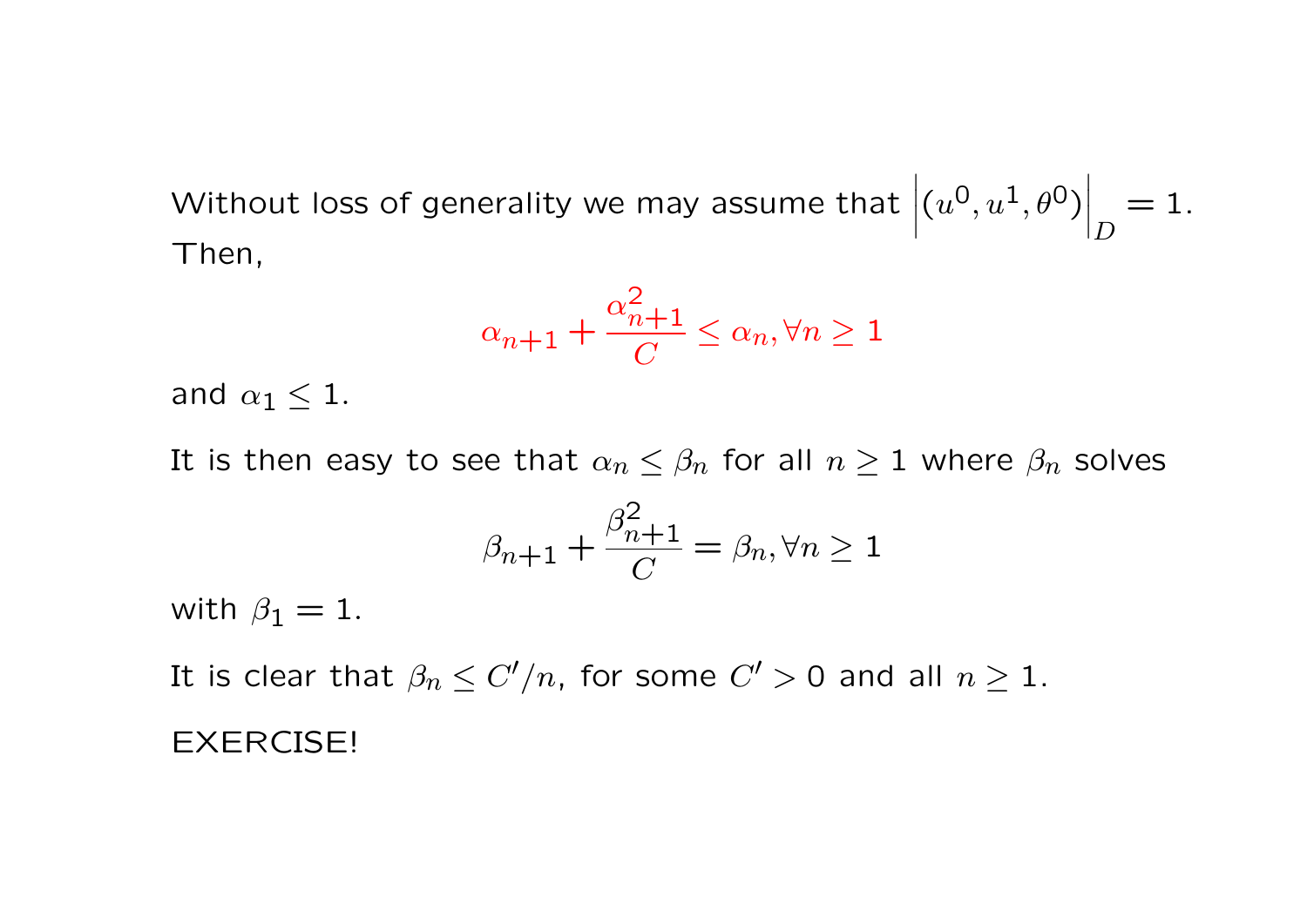SIMILAR QUESTIONS ARISE FOR OTHER RELEVANT MOD-ELS. FOR INSTANCE, IN THE CONTEXT OF MAGNETOE-LASTICITY THE SAME IDEAS ALLOW REDUCING THE PROB-LEM OF THE LARGE TIME BEHAVIOR TO THAT OF ANA-LYZING WHTHER THERE ARE SOLUTIONS OF THE LAME´ SYSTEM FOR WHICH  $\varphi_n \equiv 0$ .

Are there eigenfunctions of the Lamé system for which  $\varphi_n$  vanishes?

\* In 2-D it is easy to build polygonal domains for which those objects exist;

\* But, in 3-D, there are no such domains in the class of Lipschitz domains.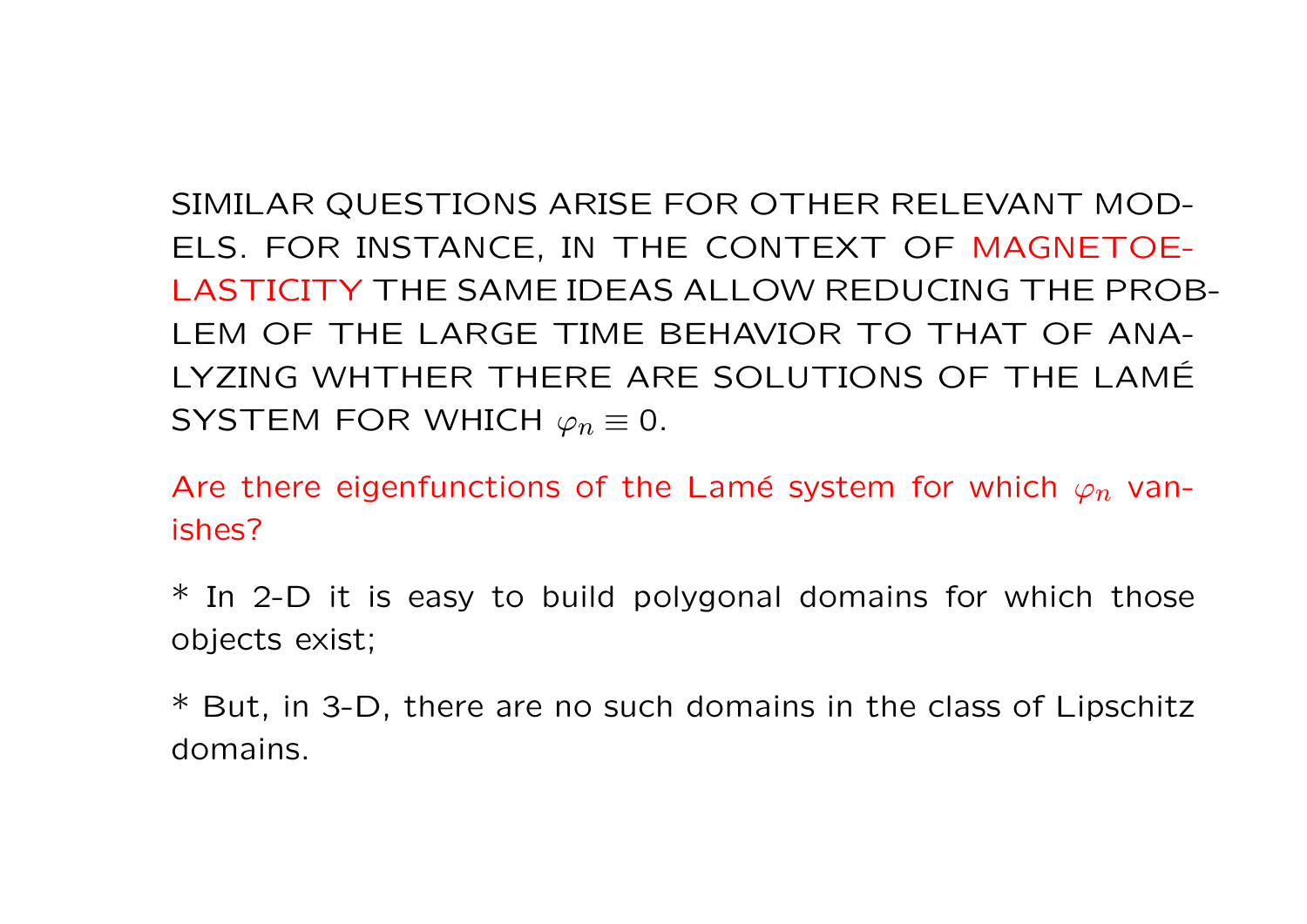The main reason:

 $*$  In 1-d there are eigenfunctions of the laplacian taking the value 1 on the boundary and such that its minimum is  $\geq -1$ :

 $psi(x)=sin(x)$ .

 $*$  In 2-d these objects do not exist. This is a consequence of the moving plane argument.